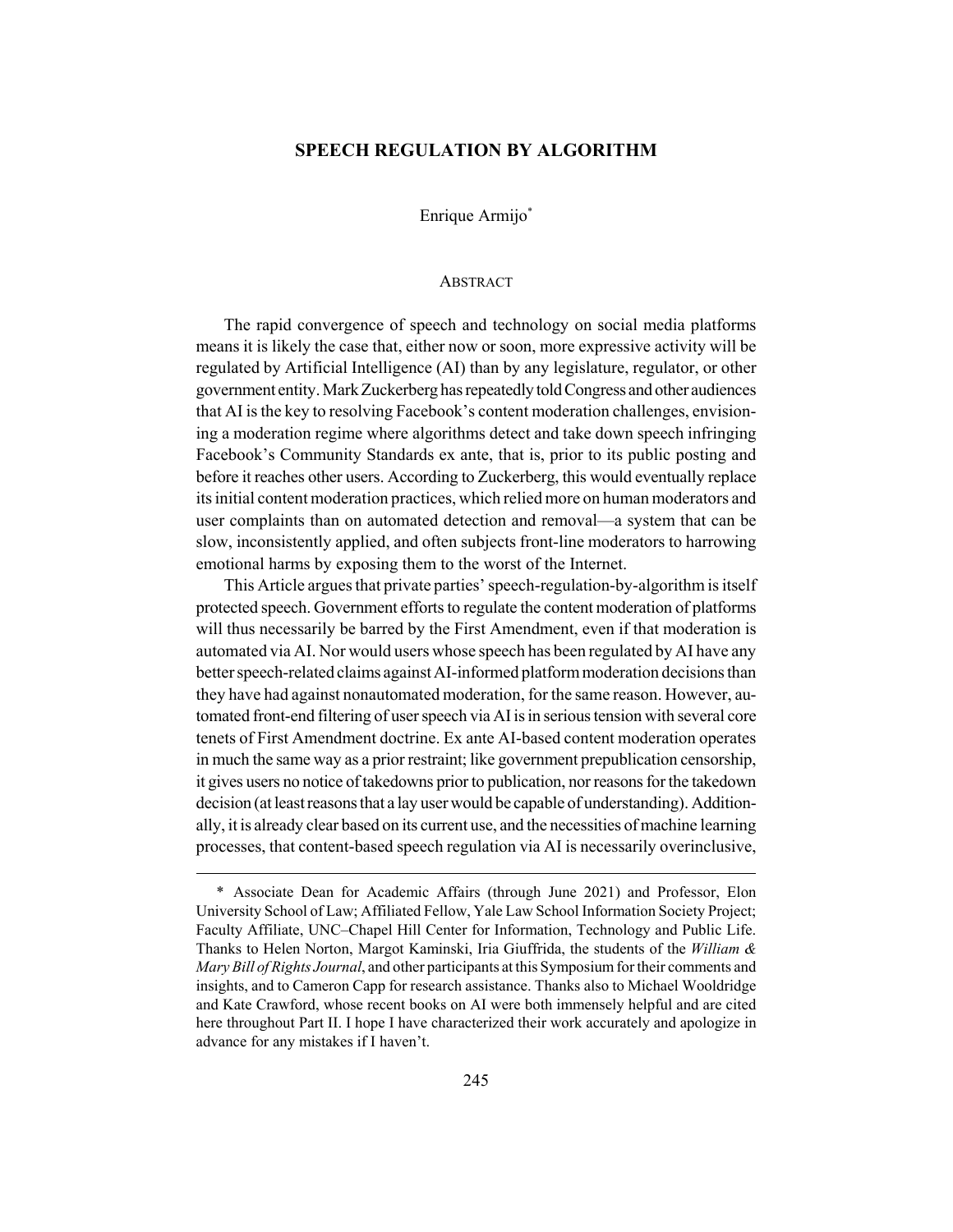which is normally sufficient to find a law or regulation unconstitutional under the First Amendment—a problem that will only grow worse as AI moderates more speech.

Given these concerns, this Article advocates for many of the same robust notice and procedural rights for platform users whose speech is regulated via AI, as the First Amendment compels of governments seeking to regulate private speakers.

#### **INTRODUCTION**

[O]ver the long term, building AI tools is going to be the scalable way to identify and root out most of th[e] harmful content [on Facebook]. —Mark Zuckerberg $<sup>1</sup>$ </sup>

The "long term" is here. During his congressional testimony on the Cambridge Analytica scandal in 2018 and several times since, Facebook's Mark Zuckerberg has pointed to AI as the primary identification and enforcement tool for Facebook's Community Standards.<sup>2</sup> Implicit in Zuckerberg's technological faith in AI is an acknowledgment that primarily human review of user content will never be up to the task. There is simply too much content for human review to scale.

It is important to focus on not just Zuckerberg's invocation of AI—after all, he is a computer engineer—but also the role he envisions for it, in particular the point at which the platform would use it to moderate content. More precisely, Zuckerberg offers AI as the means by which offending content would *never reach other Facebook users at all*—in other words, to operate *ex ante* rather than *ex post*. 3 Under a primarily human-driven moderation regime, AI permits human content moderators to find and take down offending content more quickly than the traditional adjudication decision system. Rather, what Zuckerberg envisions is a system whereby AI would both identify the content and remove it from the platform before other users could see or interact with it at all.

The AI content moderation world that Zuckerberg has described is not as far off as one might think. According to Facebook's own statistics, machine learning is

<sup>1</sup> *Facebook CEO Mark Zuckerberg Hearing on Data Privacy and Protection*, C-SPAN (Apr. 10, 2018) [hereinafter *Zuckerberg Hearing*], https://www.c-span.org/video/?443543-1 /facebook-ceo-mark-zuckerberg-testifies-data-protection&start=6378 [https://perma.cc /W9KB-DU2T].

<sup>&</sup>lt;sup>2</sup> Mike Schroepfer, *Update on our Progress on AI and Hate Speech Detection*, FACEBOOK (Feb. 11, 2021), https://about.fb.com/news/2021/02/update-on-our-progress-on-ai-and-hate -speech-detection/ ("97% of hate speech taken down from Facebook was spotted by our automated systems before any human flagged it, up from 94% in the previous quarter and 80.5% in late 2019.").

<sup>3</sup> *See Zuckerberg Hearing*, *supra* note 1 (explaining that Facebook is "developing A.I. tools that can identify certain classes of bad activity proactively and flag it for our team").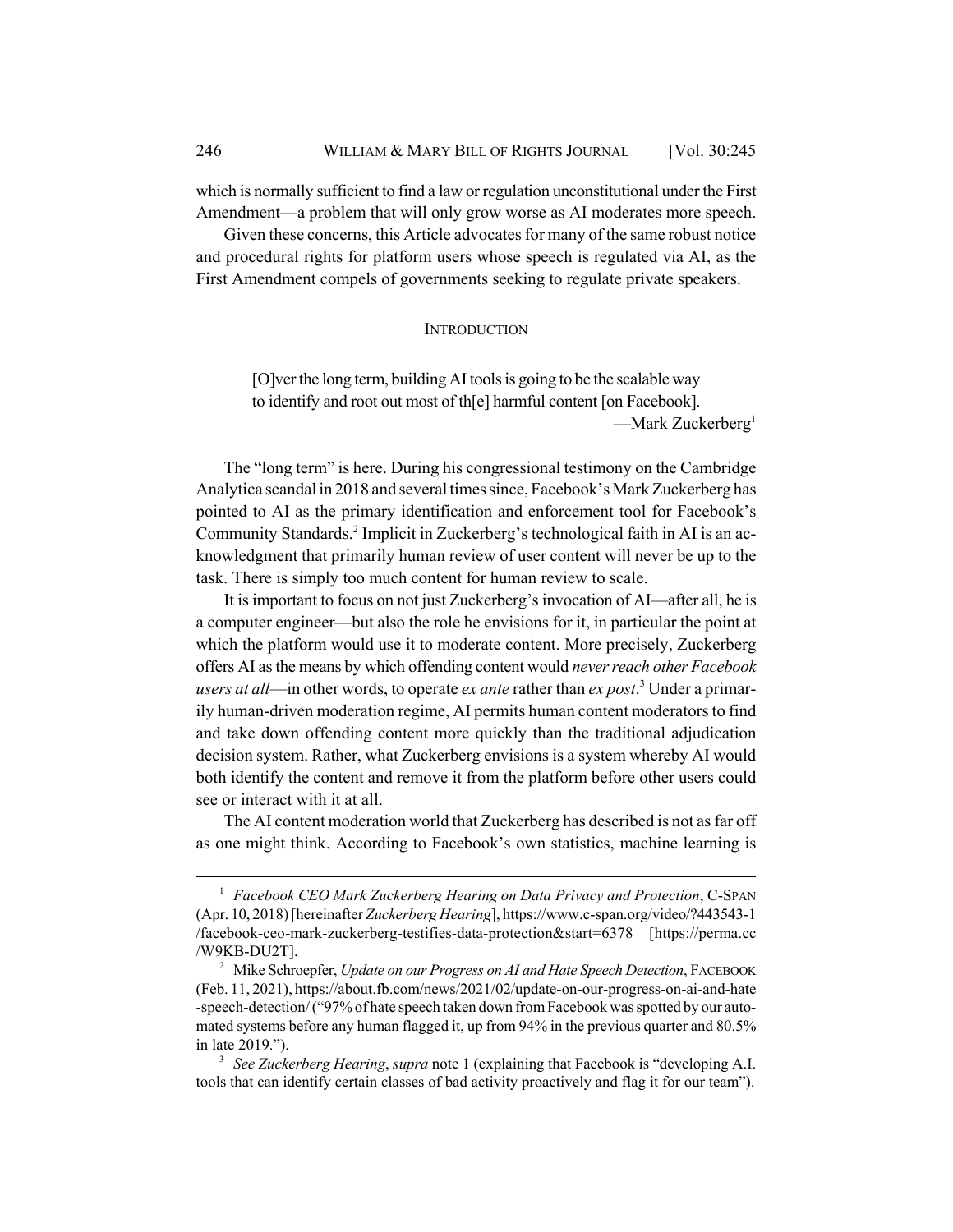playing an exponentially larger role in rooting out offensive user content.<sup>4</sup> Social media platform Parler was initially removed from the Apple Store and other hosting services for its failure to effectively moderate content; it has had to adopt AI-based content moderation tools as a condition of its availability to users.<sup>5</sup> In sum, as more speech goes online, more speech will be moderated by AI, and the transitional point between a predominantly ex ante versus ex post system, at least for the largest platforms, has already occurred.

Automated speech regulation has obvious consequences for free expression. To be sure, a platform's decisions as to what user speech to host or not is itself expressive, and thus speech protected by the First Amendment. But the move from primarily human-based to AI-based enforcement of content rules carries significant consequences for user speech. To begin with, AI is a blunt tool at best for identifying many forms of content that most platform terms of service might find infringing. The move from ex post to ex ante review of user content exacerbates that imprecision and its consequences. And the fact still remains that though human content moderation is necessarily imperfect, it still does a much better job at explaining its reasoning than machine learning does. Because of how machine processes learn, every incorrect decision that AI makes with respect to content moderation comes at the expense of user speech.

This Article proceeds as follows. To unpack the free speech-related issues applicable to algorithmic content moderation, Part I distinguishes between two types of AI used social media management: "Type I," which involves social media platforms' ordering and ranking of user content in order to optimize or decrease other users' engagement with content on their platforms, and "Type II," which involves the detection and removal of offensive user content from the platform. "Offensive" here means not just illegal speech, but also speech violative of the platforms' terms of service. Type II AI content moderation is this Article's focus. Part II addresses several issues concerning Type II algorithmic content regulation which implicate user expression on platforms, focusing on the bluntness of AI as a moderation tool and the lack of notice-based issues inherent to Type II moderation—issues that raise both speech and due process concerns that are exacerbated by the machine learning process. Part III proposes some remedies to those Type II–related problems, highlighting the role of Facebook's Oversight Board in proposing policies to Facebook that would, in the Board's view, give users more notice and process around Type II takedown decisions. Part III also looks to Type II content moderation as a decisionmaking model and proposes several interventions to ameliorate user concerns about over-moderation while still preserving for platforms the ability to act against disinformation and harmful content in an expedient fashion.

<sup>4</sup> *See infra* text accompanying notes 46–52.

<sup>5</sup> Kevin Randall, *Social App Parler Is Cracking Down on Hate Speech—but Only on iPhones*, WASH. POST (May 17, 2021, 4:41 PM), https://www.washingtonpost.com/technol ogy/2021/05/17/parler-apple-app-store/ [https://perma.cc/5SRJ-6Z2H].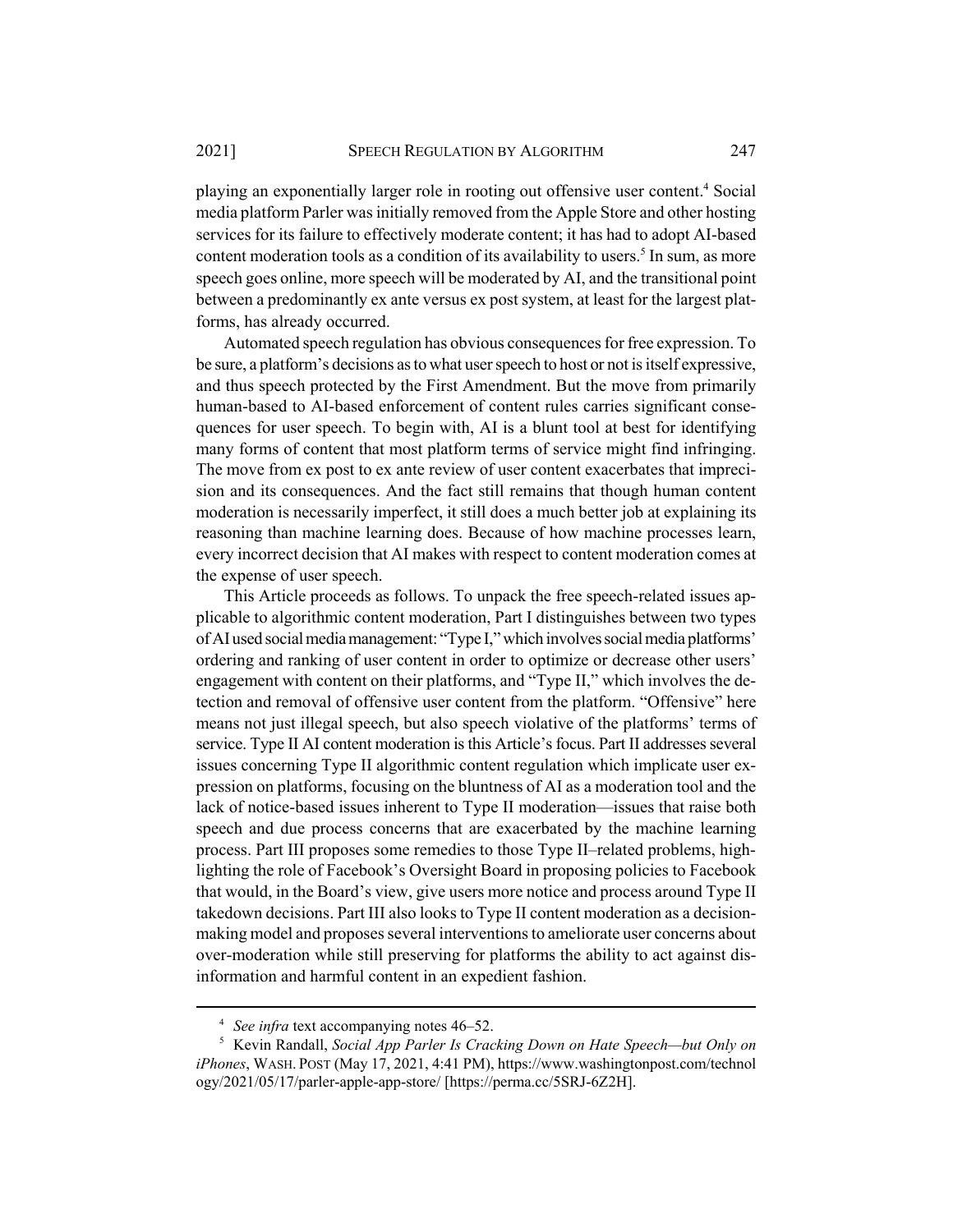### I. TYPE I VS. TYPE II ALGORITHMIC CONTENT MODERATION

Before addressing the issues that speech regulation by AI raises, it is first necessary to identify what kind of speech regulation by AI one means, because different AI moderation systems present different challenges. In a recent article,<sup>6</sup> Tim Wu distinguished between what he called platforms' "positive" (or "affirmative"; he uses both terms interchangeably) and "negative" algorithmic speech control. Positive speech control "entails choosing what is brought to the attention of the user [and] is found in the operation of search results, newsfeeds, advertisements, and other forms of promotion and is typically algorithmic."<sup>7</sup> By contrast, negative speech control "consists of removing and taking down disfavored, illegal, or banned content, and punishing or removing users."8 Wu also notes that positive speech controls—including Google search results, YouTube video auto-play selections and recommendations, and Facebook news feed and Twitter timeline ordering—have been predominantly algorithmic since their inception. Conversely, negative speech controls "were originally complaint-driven" and administered by humans, until the scale of content review compelled platforms to automate more and more moderation, initially at the screening level and now at the point of takedown as well.<sup>9</sup>

Wu's distinction is useful, but his terminology potentially confuses. "Positive" content moderation, as he notes, involves not only bringing certain content to users' attention to attempt to drive engagement, but also downgrading, de-promoting, and disadvantaging of content that the algorithmic system deems low quality but not violative of use rules.<sup>10</sup> In other words, when sorting user feeds and other user-platform interactions, "positive" content moderation treats user content both positively and negatively.11 And "negative" content moderation involves not only the removal of

<sup>11</sup> See Sang Ah Kim, *Social Media Algorithms: Why You See What You See*, 2 GEO. L. TECH.REV. 147 (2017), for an excellent explanation of engagement-based algorithmic content moderation and its motivations. One fundamental issue for Type I content moderation is the fact that, at least as to Facebook, the most engagement-maximizing content is also the content most likely to violate Facebook's Community Standards. In other words, Type I algorithms "that maximize engagement reward inflammatory content." *See* Karen Hao, *How Facebook*

<sup>6</sup> Tim Wu, *Will Artificial Intelligence Eat the Law? The Rise of Hybrid Social-Ordering Systems*, 119 COLUM. L. REV. 2001, 2014 (2019).

 $^7$  *Id.* 

<sup>8</sup> *Id.*

<sup>9</sup> *Id.* at 2015.

<sup>10</sup> *See, e.g.*, Nick Clegg, *You and the Algorithm: It Takes Two to Tango*, MEDIUM (Mar. 31, 2021), https://nickclegg.medium.com/you-and-the-algorithm-it-takes-two-to-tango-7722b19 aa1c2 [https://perma.cc/KD3V-XDXD] (discussing how Facebook "reduces [] distribution" of problematic "but non-violating" content); Josh Constine, *Facebook Will Change Algorithm to Demote "Borderline Content" That Almost Violates Policies*, TECHCRUNCH (Nov. 15, 2018, 3:21 PM EST), https://techcrunch.com/2018/11/15/facebook-borderline-content/ [https://perma .cc/4CQD-DPUK].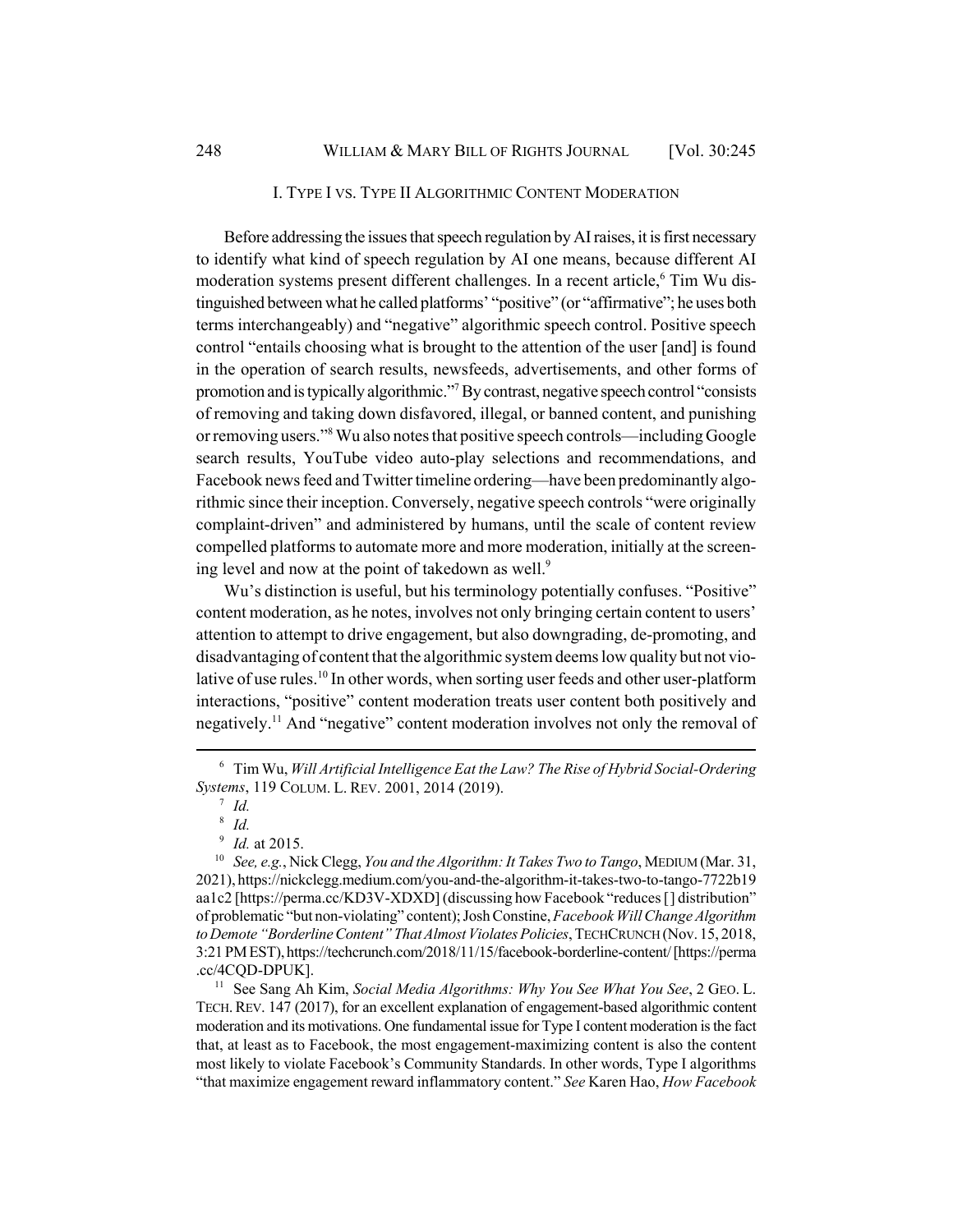offending content but also leaving it up after an algorithmic or human moderator determines that it does not violate a platform's terms of service.<sup>12</sup> Accordingly, this Article preserves the distinction but uses "Type I" to describe algorithmic ordering and ranking and "Type II" to describe the detection, assessment, and potential removal of potentially offending content.

A primary reason for disaggregating the types of algorithmic speech regulation is because the rationale and capacity for government intervention is likely to change depending on whether the practice sought to be regulated is either Type I or Type II. To start, the goals of each type of content moderation are distinct; as noted, Type I regulates user content to optimize user engagement, while Type II regulates user content to enforce rules concerning what is permissible on the platform. This distinction may be of constitutional significance. Free speech scholars, including Helen Norton in her contribution to this Symposium, have argued that Type I content moderation is less "speech-like" in a conventional First Amendment sense, either because algorithmic speech ordering is not itself speech<sup>13</sup> or because, as Norton argues, its primary intent is to manipulate other users, $14$  and thus it should be more amenable to regulation to prevent or minimize harms associated with its use. Indeed, in light of the role that social media may have played in disseminating information related to the Capitol insurrection on January 6, 2021, legislators at the federal level have begun taking steps to try and regulate platforms' uses of algorithmic amplification.<sup>15</sup>

There are good reasons, however, to focus on Type II content moderation as well. First of all, though the scope of Type II regulation has increased exponentially, it has a pedigree similar to that of Type I in domains outside of moderation of content that the platform deems offensive. Platforms have long used automated processes,

*Got Addicted to Spreading Misinformation*, MIT TECH. REV. (Mar. 11, 2021), https://www .technologyreview.com/2021/03/11/1020600/facebook-responsible-ai-misinformation/ [https://perma.cc/F4U2-NPP2].

<sup>12</sup> Wu, *supra* note 6.

<sup>13</sup> *See* Tim Wu, *Machine Speech*, 161 U.PA.L.REV. 1495, 1498 (2013) [hereinafter Wu, *Machine Speech*] ("Too much protection would threaten to constitutionalize many areas of commerce and private concern without promoting the values of the First Amendment."). *But see* Stuart Benjamin, *Algorithms and Speech*, 161 U. PA. L. REV. 1445 (2013).

<sup>&</sup>lt;sup>14</sup> *See* Helen Norton, *Manipulation and the First Amendment*, 30 WM. & MARY BILL RTS. J. 221 (2021).

<sup>15</sup> *See, e.g.*, Taylor Hatmaker, *At Social Media Hearing, Lawmakers Circle Algorithm-Focused Section 230 Reform*, TECHCRUNCH (Apr. 27, 2021, 5:14 PM), https://techcrunch.com /2021/04/27/section-230-bills-algorithms-congress-hearing/?guccounter=1&guce\_referrer =aHR0cHM6Ly93d3cuZ29vZ2xlLmNvbS8&guce\_referrer\_sig=AQAAAEHe1peg3qAj5lTY VmEjSdd71g1UCzL852QIHd8IXK6b67oOIugsJ9sB79zsn2k0fYGUgyz0HXUsWibSnaY sxB5RHVo3U17v8pdcmW4nvkVKIJwueTsFfhDI9Yc502wEVo1UyaqFiKOOHOj9EG8fz L8UYrBm5szS5qbf5PKXjI3b [https://perma.cc/V7KF-6C4Y]; Protecting Americans from Dangerous Algorithms Act, H.R. 2154, 117th Cong. (2021); Algorithmic Justice and Online Platform Transparency Act, S. 1896, 117th Cong. (2021).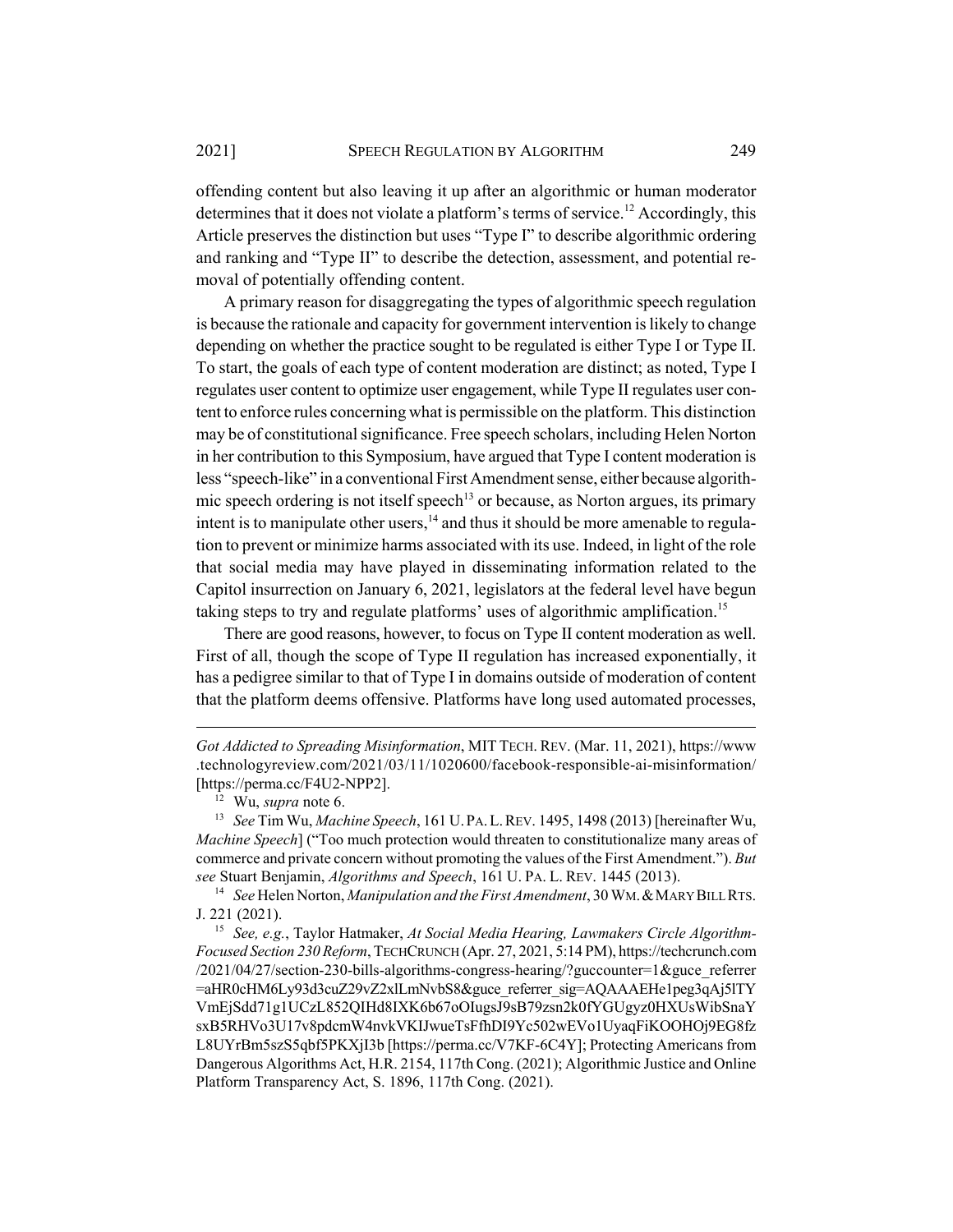such as Content ID<sup>16</sup> and the Digital Millennium Copyright Act<sup>17</sup> to enforce their IPrelated terms of service. Further, as noted in the introduction above, a marked increase in the use of Type II regulation by platforms is inevitable given the scale problem: there is no way to moderate user content on Facebook or YouTube without some form of automated review. Additionally, pressures from governments in the United States and abroad are pushing platforms to move Type II regulation further back in the user experience—to the point where regulators increasingly expect platforms to, as Hannah Bloch-Wehba has shown, "prevent the dissemination of unlawful online content before it is ever seen or distributed."<sup>18</sup> And most importantly for present purposes, moderation of offensive user content simply looks more like speech than algorithmic engagement optimization, due to the fact that, as discussed in more detail at Section II.A below, the decisions that platforms make with respect to what content "belongs" on their platforms is inherently expressive.<sup>19</sup> Accordingly, as Type II content moderation moves from a predominantly humancentered form of response to user complaints and assessment of the appropriateness of that content to an algorithmic screening of user content ex ante, Type II problems look more like conventional speech problems as well. I now turn to discuss these problems in greater detail.

<sup>16</sup> Wu, *supra* note 6, at 2007 (citing *How Content ID Works*, YOUTUBE HELP, https://sup port.google.com/youtube/answer/2797370?hl=en [https://perma.cc/WV5R-CBUR]).

<sup>&</sup>lt;sup>17</sup> JENNIFER M. URBAN ET. AL, NOTICE & TAKEDOWN IN EVERYDAY PRACTICE  $8(2016)$ (describing the move in DMCA's notice-and-takedown regime from predominately human to reliance on computer algorithms to both detect potential infringements and generate notices.).

<sup>&</sup>lt;sup>18</sup> Hannah Bloch-Wehba, *Automation in Moderation*, 53 CORNELL INT'L L.J. 41, 42-43 (2020); *see also* Carey Shenkman et al., *Do You See What I See?: Capabilities and Limits of Automated Multimedia Content Analysis*, CTR. FOR DEMOCRACY & TECH. (May 2021), https://cdt.org/wp-content/uploads/2021/05/2021-05-18-Do-You-See-What-I-See-Capa bilities-Limits-of-Automated-Multimedia-Content-Analysis-Full-Report-2033-FINAL.pdf [https://perma.cc/8EEL-DCFW].

By use of the term "further back," I have in mind a three-step user experience on a platform that involves: (1) the submission of content by one user, (2) the posting of that content by the platform to which the user submitted the content, then (3) the viewing of that content by a second user. Moving content moderation "further back" would move both the assessment of whether the content violated the platform's user rules, and its takedown if it did, from after Step 3 to between Steps 1 and 2. As discussed in Part II, *infra*, this move raises due process concerns.

<sup>19</sup> *See* Enrique Armijo, *Reasonableness as Censorship: Section 230 Reform, Content Moderation, and the First Amendment*, 73 FLA.L.REV. 1199, 1277 (2021) [hereinafter Armijo, *Reasonableness as Censorship*]. For an argument to the contrary, namely that the ranking and ordering of content may be more constitutionally protected than the hosting of user speech, see Eugene Volokh, *Treating Social Media as Common Carriers?*, 1 J.FREE SPEECH L. 377 (2020).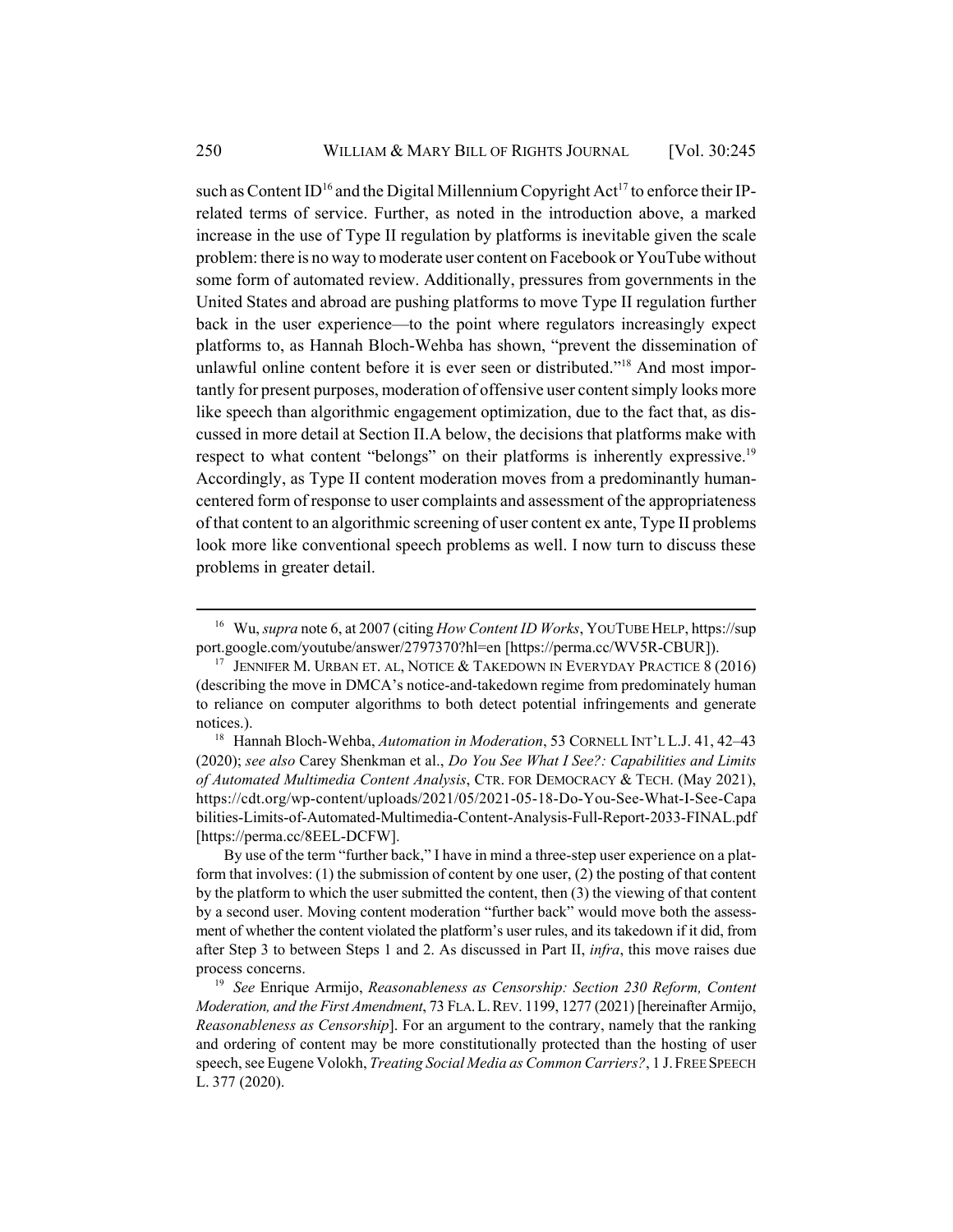#### II. TYPE II PROBLEMS

### *A. Content Moderation as Expressive (Human or Algorithmic)*

I begin with a proposition that should not be closely contested: Type II content moderation decisions by platforms and websites, whether undertaken by humans or algorithms, are protected from government regulation by the First Amendment.<sup>20</sup> The "whether undertaken by humans or algorithms" part of that proposition requires some further argument in support.

Content moderation policies themselves—the speech rules by which users are bound as conditions for their use of the platform in question—are expressive. Platforms are motivated to moderate user speech to ensure that the platforms and the speech they host are consistent, or at least not in conflict, with their values and goals.21 Accordingly, Facebook's Community Standards, which the platform crafts "to ensure that everyone's voice is valued" and to be "inclusive of different views and beliefs," define "Objectionable Content" to include, for example, "Hate Speech," and proceed to define that term as a "direct attack against people . . . on the basis of what [it] calls protected characteristics: race, ethnicity, national origin, disability, religious affiliation, caste, sexual orientation, sex, gender identity and serious disease."22 Parler's Community Guidelines states the platform's goal is "to provide all community members with a welcoming, nonpartisan Public Square," and that its mission is "to create a social platform in the *spirit* of the First Amendment to the United States Constitution," and so it claims to moderate content in a "viewpoint-neutral" way.<sup>23</sup> Twitter's Rules state their "purpose is to serve the public conversation," that "[v]iolence, harassment and other similar types of behavior discourage people from expressing themselves, and ultimately diminish the value of global public conversation," and that the Rules are "to ensure all people can participate in the public

<sup>&</sup>lt;sup>20</sup> It may be more accurate to say they are "covered" rather than "protected," i.e., that the First Amendment applies, but that the government could potentially overcome a First Amendment–dependent defense with a justification and sufficiently tailored means to achieve that end that would survive judicial review. *See generally* Frederick Schauer, *The Boundaries of the First Amendment: A Preliminary Exploration of Constitutional Salience*, 117 HARV. L. REV. 1765 (2004).

<sup>&</sup>lt;sup>21</sup> Bloch-Wehba, *supra* note 18, at 53 (explaining that undesirable activity has driven online communities to develop rules and restrictions to avoid damage to the online community and depletion of resources).

<sup>22</sup> *Community Standards: Introduction*, FACEBOOK, https://www.facebook.com/commu nitystandards/introduction [https://perma.cc/2Q8Z-GX83] (last visited Dec. 13, 2021); *Com munity Standards: Objectionable Content*, FACEBOOK, https://www.facebook.com/commu nitystandards/objectionable\_content [https://perma.cc/6JEB-32T5].

<sup>23</sup> *Community Guidelines*, PARLER (Feb. 14, 2021), https://legal.parler.com/documents /guidelines.pdf [https://perma.cc/R8PC-ZD9P].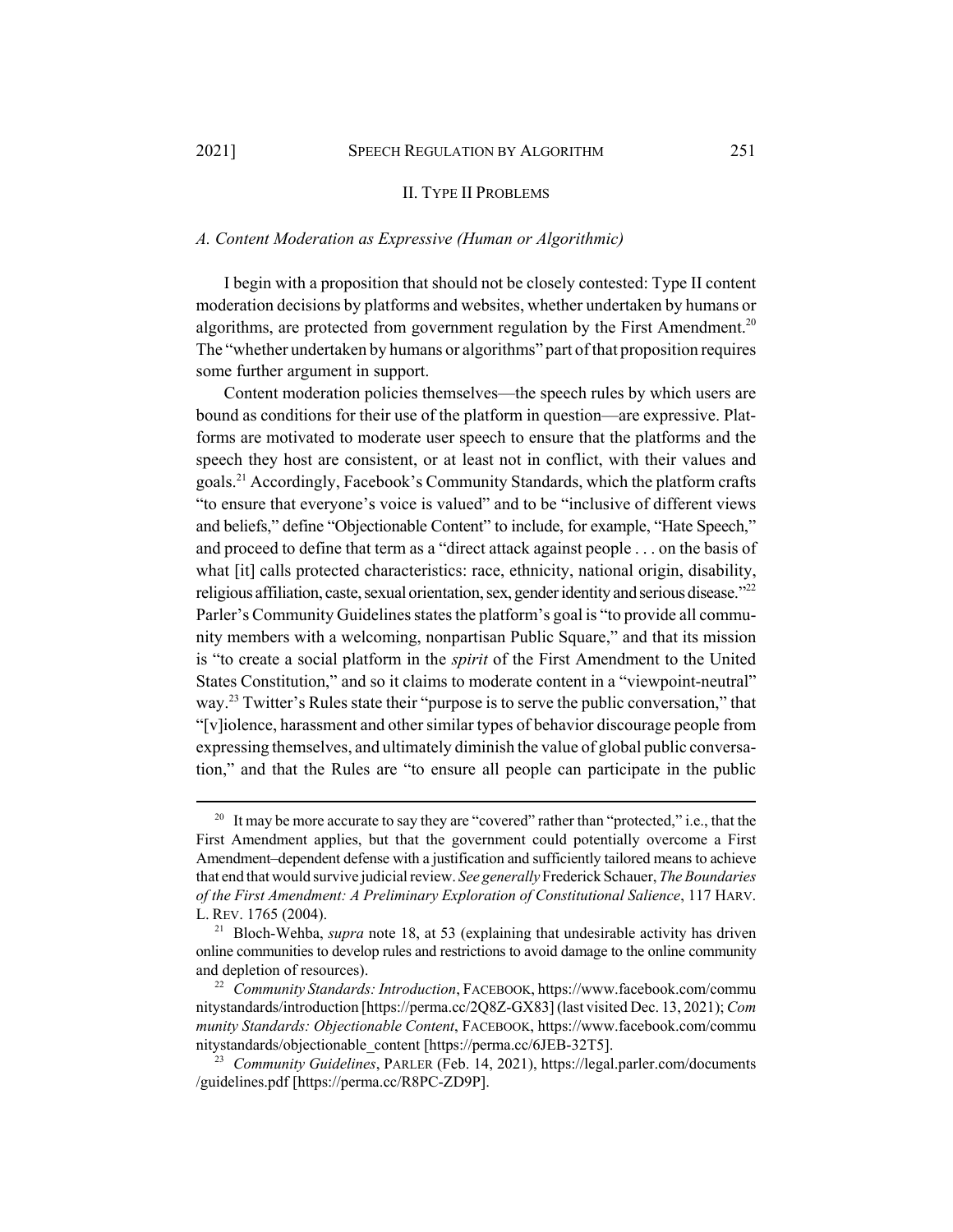conversation freely and safely."24 The Rules then set out categories of content that are not permitted due to their conflict with the values of "safety," "privacy," and "authenticity."<sup>25</sup> The identification of these values, and the process of defining them, are quintessentially expressive; platforms are deciding on and defining the user expression they want to be associated with or not. This is true of any use rule that is content-based. Content-based use rules obviously express a preference for a certain kind of content.

If the values underlying a platform's use rules are expressive, then it follows that the act of banning users or removing content that fails to conform with those values and goals is expressive as well—the enforcement act expresses content preferences by disassociating the platform from user speech that expresses a conflicting view. In the non-social media context, this process is uncontroversially understood to be a form of editing. As courts have consistently found in rejecting claims brought against platforms by banned users, content moderation is an exercise of editorial discretion.<sup>26</sup>

Given that, a case that algorithmic content moderation is less constitutionally protected must rest on the argument that the *process* by which content moderation occurs can reduce its protection. In other words, the automation of moderation reducing the role of a person or people in the act of assessing and removing content—changes the First Amendment analysis.<sup>27</sup> To be sure, the argument has some appeal; extending constitutional protection via the Speech Clause to machine processes seems to stray from the core human-based (or humanity-based<sup>28</sup>) expressive acts and decisions with which First Amendment doctrine has long been most concerned. But the argument relies on a misapprehension as to how algorithmic content moderation actually operates.

To understand why the fact of automation does not change the First Amendment analysis with respect to content moderation, it helps to understand AI, or at least the

<sup>28</sup> *See, e.g.*, C. EDWIN BAKER, HUMAN LIBERTY AND FREEDOM OF SPEECH (1989); STEVEN J. HEYMAN, FREE SPEECH AND HUMAN DIGNITY (2008).

<sup>&</sup>lt;sup>24</sup> *The Twitter Rules*, TWITTER, https://help.twitter.com/en/rules-and-policies/twitter-rules [https://perma.cc/2JGC-ZZ86] (last visited Dec. 13, 2021).

<sup>25</sup> *Id.*

<sup>26</sup> *See, e.g.*, Adi Robertson, *Social Media Bias Lawsuits Keep Failing in Court*, THE VERGE (May 27, 2020, 5:43 PM), https://www.theverge.com/2020/5/27/21272066/social-media-bias -laura-loomer-larry-klayman-twitter-google-facebook-loss [https://perma.cc/8TUG-CF6G].

<sup>27</sup> *See* Tim Wu, *Free Speech for Computers?*, N.Y. TIMES (June 19, 2012), https://www .nytimes.com/2012/06/20/opinion/free-speech-for-computers.html [https://perma.cc/U6E8 -YHXV] ("To give computers the rights intended for humans is to elevate our machines above ourselves."); Wu, *Machine Speech*, *supra* note 13, at 1517–18, 1521–23 (arguing that under the First Amendment functionality doctrine, AI communication tools perform tasks unrelated to the communication of ideas and are therefore exempt from free speech protection); Niva Elkin-Koren & Maayan Perel, *Separation of Functions for AI: Restraining Speech Regulation by Online Platforms*, 24 LEWIS & CLARK L. REV. 857, 862–63 (2020).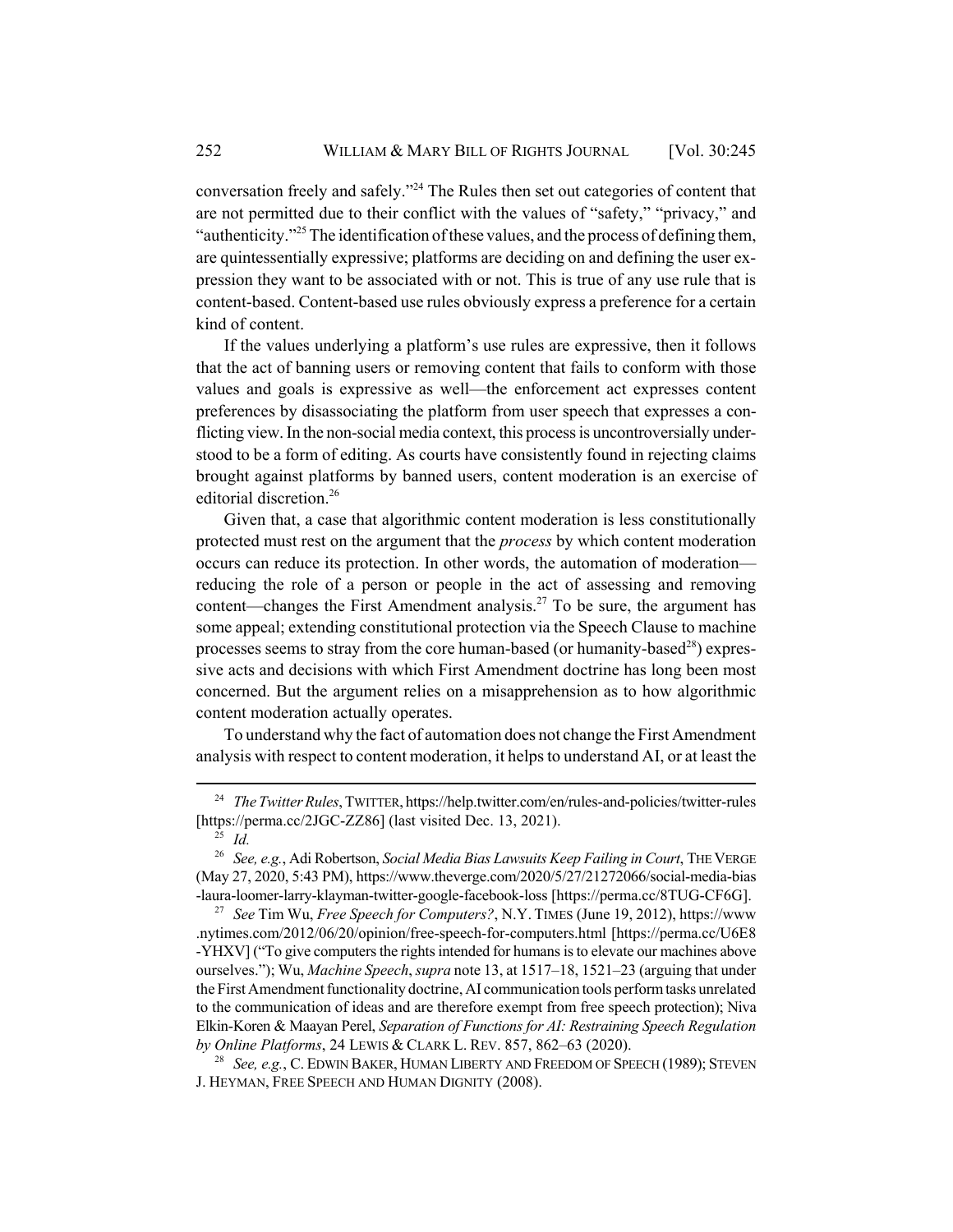type of AI used in Type II content moderation, as an application of agency theory. As is the case in legal theory, the study of AI by computational theorists has also used the language of agency, and the term is used similarly in both contexts.

For AI theorists, an "agent-based" AI system is one that is "'complete' in the sense that it [is] a self-contained, autonomous entity, situated in some environment and carrying out some specific task *on behalf of a user.*"29 Among other influential AI thinkers, MIT roboticist Rodney Brooks was instrumental in arguing against the knowledge-based approach that conceptualized AI systems as "disembodied . . . logical reasoners" that predominated before the 1980s.<sup>30</sup> Instead, Brooks argued instead in favor of a behavioral approach that ties machine learning to its instructions and environment.<sup>31</sup> Decades before the implementing hardware associated with AI reached the technical capacity to do so on a large scale, robotics theorists were describing agent-based algorithmic processes that would eventually automate "email management, meeting scheduling, filtering news, and music recommendation" for millions of human users.<sup>32</sup>

To be clear, these processes were not following programmer instructions in a rote fashion; as the decision-making context changed, the AI agent would "start to take the initiative and process [the instructed function] according to its prediction" and based on what it had learned.33 But the processes' predictions were as to *how* to reach the result the user had chosen based on the user's preferences, not the actual result itself.<sup>34</sup> When faced with a decision, an automated agent "chooses an action whose outcome maximizes utility on [its user's] behalf; which is the same as saying that it chooses an action in order to bring about [the user's] most preferred outcome."35 These processes involve applying inferences to new facts, but machine learning inferences are what Kate Crawford calls "inductive inference[s]," or a "hypothesis based on available data," rather than "deductive inference[s]," the type which "follow<sup>[]</sup> logically from a premise" that are the product of human knowledge and

<sup>&</sup>lt;sup>29</sup> MICHAEL WOOLDRIDGE, A BRIEF HISTORY OF ARTIFICIAL INTELLIGENCE: WHAT IT Is, WHERE WE ARE, AND WHERE WE ARE GOING 93 (2021) (emphasis added). I realize that this Part uses the term "user" to alternate between (1) a "user" of a machine learning system to execute a task that the user needs done, and (2) a "user" of a social media platform. I apologize for the confusion and hope the context makes clear which "user" I mean in a sentence of mine or a quotation or paraphrase from another source.

<sup>30</sup> *Id.*

<sup>&</sup>lt;sup>31</sup> *Id.* (discussing Brooks' work and influence).

<sup>32</sup> *Id.* at 96–97 (citing Pattie Maes, *Agents that Reduce Work and Information Overload*, 37 COMMC'NS OF THE ACM, 30–40 (1994)).

<sup>33</sup> *Id.* at 97.

<sup>34</sup> *See id.* at 99–100 (describing optimal decision-making theory in agent-based AI as based around "preferences" and the principle that "[i]f your agent is to act on your behalf, then it needs to know what your wishes are. You then want the agent to act in order to bring about your preferred choices as best it can.").

<sup>35</sup> *Id.* at 100.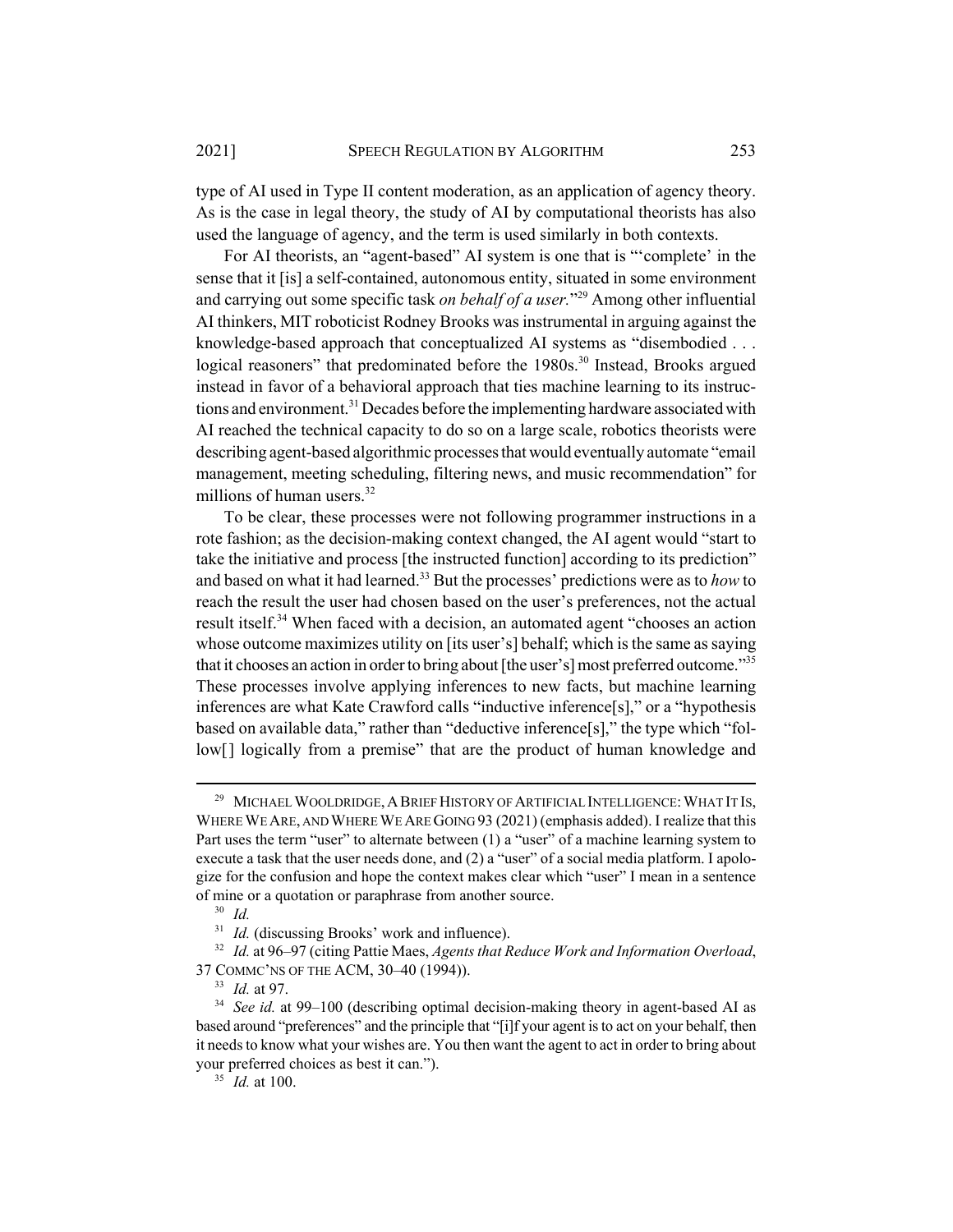intuition.<sup>36</sup> The sum of what the machine learning system "knows" is only what the principal has either taught it directly (in the form of a training dataset of examples compiled by the principal) or taught it to learn (instructions as to how to classify, based on the training dataset, a new example that was not part of the that dataset).<sup>37</sup> The behavioral grounding of AI agency theory does not reject the concept of autonomous knowledge development entirely, but even the system's accumulation of knowledge and its application of that knowledge to new facts is in service to the principal's expressive goal. That's what makes the system an agent that executes the expressive intent of another, and not a principal that executes its own.

In other words, to return to the legal context, "[t]he fact that an algorithm is involved [in effectuating a content-related decision] does not mean that a machine is doing the talking."38 As is the case in legal agency theory, the agent (the AI system that moderates content) is effectuating decisions on behalf of the principal (the platform using the AI system), not making its own decisions.<sup>39</sup> The expressive decision of *what* to moderate is a protected editorial decision that rests with the principal, not the agent.40 The fact that AI *assists* in effectuating that decision does not affect the constitutional analysis. And this is true whether the AI the platform is using for Type II content moderation is "learning" the difference between permissible and barred content through training examples before operating on the platform, or on actual user posts once the AI is in the act of moderating those posts.<sup>41</sup> The machine learning process also inevitably involves implementing the principal's decision incorrectly by putting a piece of user content in the wrong category, and the process is then trained to self-correct once it is instructed of its error.<sup>42</sup> But this is simply agency theory in operation—after learning of an implementation mistake, the AI agent is being reinstructed with respect to the principal/user's expressive goals.<sup>43</sup> Nothing

<sup>41</sup> "Training examples" in the automated content moderation context would include examples of terms-of-service-infringing content in image form, or repeating patterns of certain infringing word and phrase usages in the case of text. *See, e.g.*, TARLETON GILLESPIE,CUSTODI-ANS OF THE INTERNET 98–101 (2018) (explaining training examples for AI content moderation systems and how they lead to false positives).

<sup>&</sup>lt;sup>36</sup> KATE CRAWFORD, ATLAS OF AI: POWER, POLITICS, AND THE PLANETARY COSTS OF ARTIFICIAL INTELLIGENCE 97 (2021).

<sup>37</sup> *Id.*; *see also id.* at 134.

<sup>38</sup> *See* Benjamin, *supra* note 13, at 1479.

<sup>&</sup>lt;sup>39</sup> RESTATEMENT (SECOND) OF AGENCY  $\S$  1 (AM. L. INST. 1958).

<sup>40</sup> Zeran v. Am. Online, Inc., 129 F.3d 327, 330 (4th Cir. 1997) (First Amendment protects platform's ability to "decid[e] [which content] to publish, withdraw, postpone or alter"); Pittsburgh Press Co. v. Pittsburgh Comm'n on Hum. Rel., 413 U.S. 376, 391 (1973) (reaffirming the First Amendment speech "protection afforded to editorial judgment"); Miami Herald Publ'g Co. v. Tornillo, 418 U.S. 241, 258 (1974).

 $42$  As Kate Crawford notes, error-checking and correcting maintenance in AI systems is often done by humans, not other machines—predominantly underpaid and exploited humans. *See* CRAWFORD, *supra* note 36, at 66–68.

<sup>43</sup> *See id.*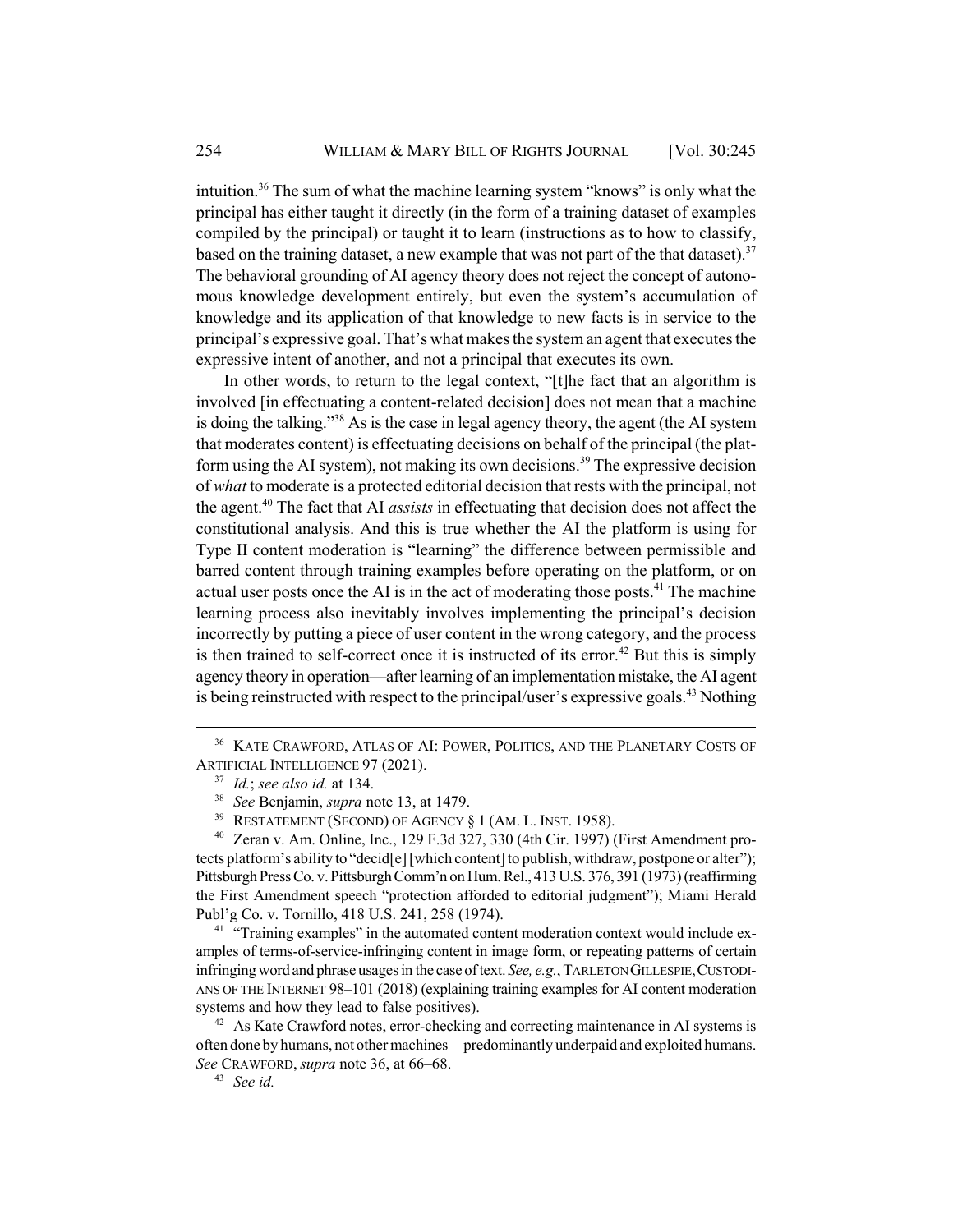in the fact that the agent makes implementation mistakes makes the agent's actions more regulatable because those mistakes, just like the instances in which the principal's will is executed correctly, are not the product of the agent's expressive choice.

Accordingly, automated content moderation does not undertake any expressive decisions of its own, but rather effectuates the expressive decisions of its user. It may do so at a much faster and more replicable rate than the user, but the expressive intent underlying the decision remains the same.<sup>44</sup>

# *B. The Rise of Type II Algorithmic Content Moderation and Algorithms as Blunt Instruments*

A fully realized Type II content moderation world such as the one Mark Zuckerberg described to Congress—an algorithmic system that can preemptively detect, without the need for a triggering complaint, not just existing categories of problematic content like nudity, child pornography, or material infringing copyright, but also more subjective categories like hate speech, incitement, and harmful disinformation—does not yet fully exist, even on Facebook. There is no doubt, however, that on the largest platforms the move from mostly human to Type II moderation has already begun.<sup>45</sup> Facebook is touting AI's improved effectiveness in proactively detecting offending content—"proactively" here meaning that the AI has detected the offending content without having to wait for a user report.<sup>46</sup> Even with respect to context-based content like hate speech, Type II is playing an increasingly larger role in content moderation, which is what one would expect as the technology develops.<sup>47</sup>

<sup>&</sup>lt;sup>44</sup> And to the extent the decisions the algorithm is instructed to effectuate are implicitly biased, the outputs will reflect that bias as well—and bias is itself expressive. *See id.* at 135 ("Every dataset used to train machine learning systems, whether in the context of supervised or unsupervised machine learning, whether seen to be technically biased or not, contains a worldview. To create a training set . . . requires inherently political, cultural, and social choices."). *See also* Armijo, *Reasonableness as Censorship*, *supra* note 19, at 20–21; Anupam Chander, *The Racist Algorithm?*, 115 MICH. L. REV. 1023 (2017); Maarten Sap et al., *The Risk of Racial Bias in Hate Speech Detection*, 2019 ASS'N COMPUTATIONAL LINGUISTICS 1668 (establishing strong connections between use of "African American English dialect" used by "self-identifying African American users" and "toxicity annotations" by automated hate speech categorizers).

<sup>&</sup>lt;sup>45</sup> This move was exacerbated by the Covid-19 pandemic, which caused platforms to have to "drastically scal[e] back human moderation and increase[] reliance on AI." Evelyn Douek, *Governing Online Speech: From "Posts-as-Trumps" to Proportionality & Probability*, 121 COLUM. L. REV. 759, 802 (2021).

<sup>46</sup> Mike Schroepfer, *How AI Is Getting Better at Detecting Hate Speech*, FACEBOOK AI BLOG (Nov. 19, 2020), https://ai.facebook.com/blog/how-ai-is-getting-better-at-detecting-hate -speech/ [https://perma.cc/7HNP-BUDL] (noting that its AI content moderation system's proactive detection rate rose from 24% of all hate speech removed from the platform in the fourth quarter of 2017 to 95% in the third quarter of 2020).

<sup>47</sup> Douek, *supra* note 45, at 793–94.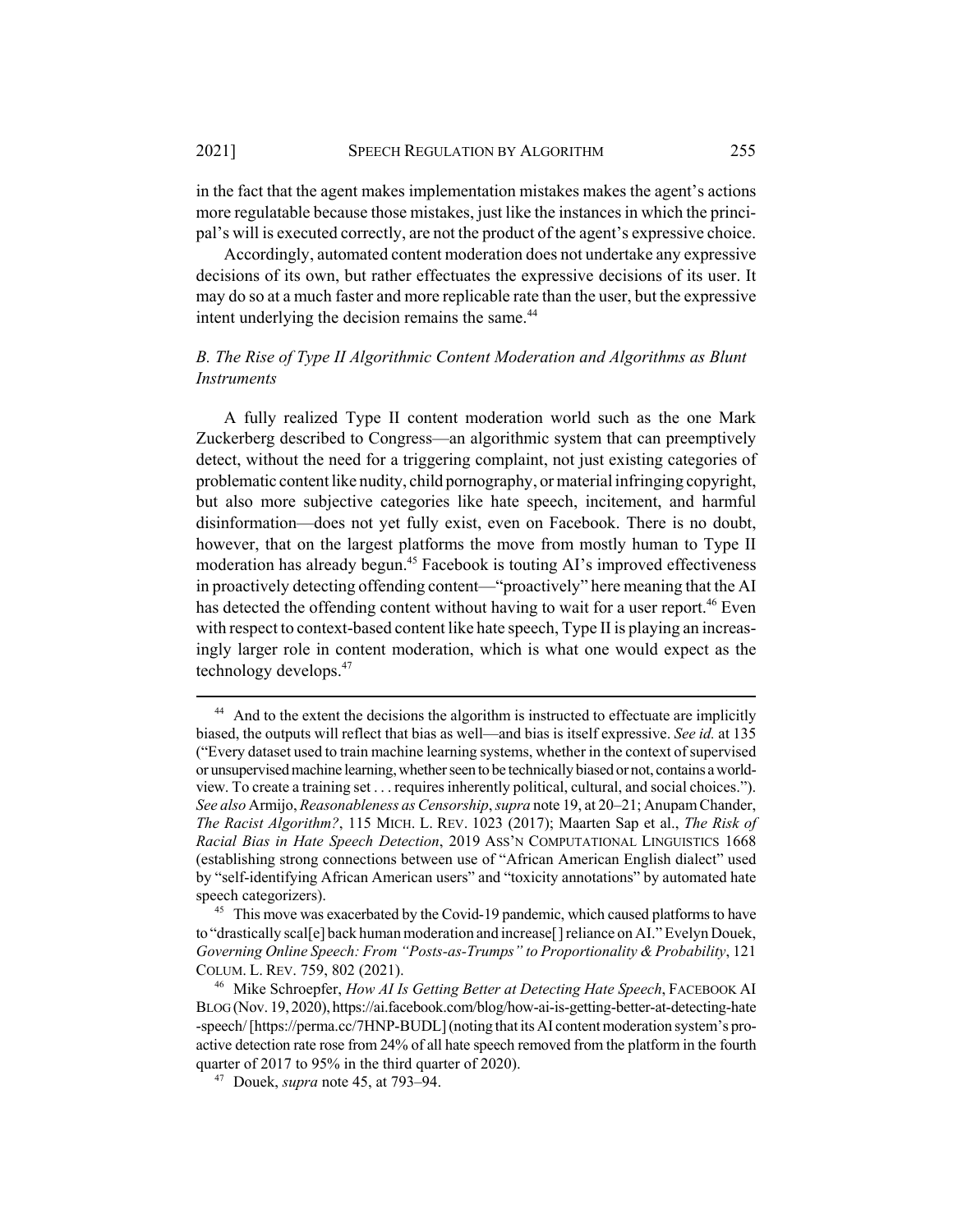But even a fully realized ex ante Type II content moderation system would remain a blunt instrument with respect to many kinds of user speech. As noted, machine learning is trained on the familiar: it identifies problematic content only to the extent its users have supplied it with examples that are substantially similar.<sup>48</sup> And textbased data sets alone are not well-suited for making the contextual considerations that human judgment undertakes when assessing factors like a speaker's intent or motive.<sup>49</sup> Innovation in toxicity online under a Type II system, in other words, has compounding returns. New forms of toxic content are much more difficult to detect and remove and are thus more likely to go viral before the platform can intervene.<sup>50</sup>

When considering machine learning as applied to speech problems,  $51$  one also sees how another concept from First Amendment doctrine, the concept of overinclusiveness, pervades the decision-making process. To the extent a Type II system

<sup>49</sup> Monika Bickert, *European Court Ruling Raises Questions About Policing Speech*, FACEBOOK NEWSROOM BLOG (Oct. 14, 2019), https://about.fb.com/news/2019/10/european -court-ruling-raises-questions-about-policing-speech/ [https://perma.cc/B9DT-9MXJ] (stating that "[w]hile [Facebook's] automated tools have come a long way, they are still a blunt instrument and unable to interpret the context and intent associated with a particular piece of content," and that "[d]etermining a post's message is often complicated, requiring complex assessments around intent and an understanding of how certain words are being used."); Shenkman et al., *supra* note 18, at 15 ("An important consideration in utilizing matching-based systems is their general inability to assess context. The same pieces of content . . . in one context may have significant expressive and public interest value in a different setting, such as in art, academic or journalistic work, or human rights commentary."); Natasha Duarte et al., *Mixed Messages? The Limits of Automated Social Media Content Analysis*, CTR. FOR DEMOCRACY &TECH 1, 8 (Nov. 2017) [hereinafter Duarte et al., *Mixed Messages?*], https:// cdt.org/wp-content/uploads/2017/11/Mixed-Messages-Paper.pdf [https://perma.cc/Q8LS -45YH] (proposals calling for or requiring platforms to automate content moderation "wrongly assume that automated technology can accomplish on a large scale the kind of nuanced analysis that humans can accomplish on a small scale."); *see* Deepa Seetharaman et al., *Facebook Says AI Will Clean Up the Platform. Its Own Engineers Have Doubts.*, WALL ST.J. (Oct. 17, 2021, 9:17 AM), https://www.wsj.com/articles/facebook-ai-enforce-rules-engineers-doubtful -artificial-intelligence-11634338184 [https://perma.cc/6UHH-XCQX].

<sup>50</sup> *See* Kantor, *Measuring Our Progress*, *supra* note 48 ("Language continues to evolve, and a word that was not a slur yesterday may become one tomorrow.").

<sup>51</sup> *See* Armijo, *Reasonableness as Censorship*, *supra* note 19, at 20–21.

<sup>48</sup> *See, e.g.*, Laura Hanu, James Thewlis & Sasha Haco, *How AI Is Learning to Identify Toxic Content Online*, SCI. AM. (Feb. 8, 2021), https://www.scientificamerican.com/article /can-ai-identify-toxic-online-content/ [https://perma.cc/VZ5S-8QUY] (describing how toxic speech–detecting algorithms that use text classification models work well "on examples that are similar to the data they have been trained on[, b]ut they are likely to fail if faced with unfamiliar examples of toxic language."); GILLESPIE, *supra* note 41; *see* Arcadiy Kantor, *Measuring Our Progress Combatting Hate Speech*, FACEBOOK NEWSROOM BLOG (Nov. 19, 2020) [hereinafter Kantor, *Measuring Our Progress*], https://about.fb.com/news/2020/11 /measuring-progress-combating-hate-speech/ [https://perma.cc/Z6KU-HD7E] ("[d]efining hate speech isn't simple, as there are many differing opinions on what constitutes hate speech. Nuance, history, language, religion, and changing cultural norms are all important factors to consider as we define our policies.").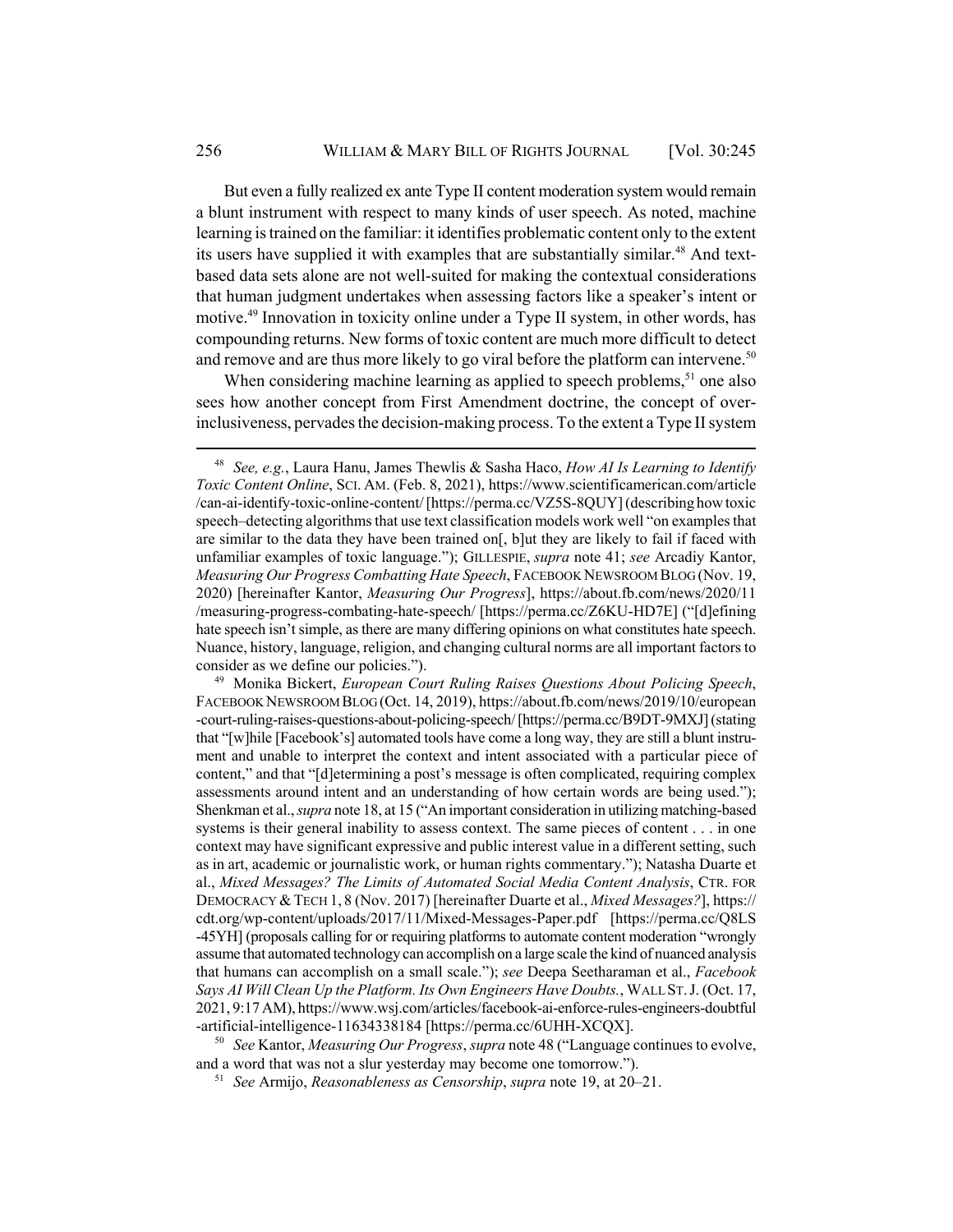learns from its mistakes, the cost of those mistakes, in the form of false positives, results, at least initially, in less speech. For example, take an algorithmic system that has learned how to screen for and take down livestreams of gun violence. That system would have prevented the Christchurch murders in March 2019 from being posted, reposted, and viewed by thousands of Facebook and Facebook Live users. But it would likely also detect and preemptively block streams showing police shootings or their immediate aftermaths, such as the shootings of Philando Castile in St. Paul and Sean Reed in Indianapolis.<sup>52</sup> In such a scenario, assume the system initially blocks both posts, but the content moderator overseeing the system wants users to be able to livestream police brutality, and so a human intervention reorients the machine learning system to permit the second type of case (assuming, of course, that such a distinguishing intervention is actually possible). So, every modification of the machine learning system in favor of more speech requires an initial speech harm. In other words, the Type II system only makes the "both barred" mistake once, learns from it, and then learns to leave the second category of speech up. But the cost of that learning case is that user speech that the platform values does not reach other users, at least until the error is recognized as such and corrected.

In addition to those substantive problems, Type II systems present procedural challenges as well. The traditional role of automation in content moderation has been to flag potentially offending content on the platform for a human moderator's review, at which point the human decides whether the content stays or is removed.<sup>53</sup> But if a true ex ante Type II system deems user speech as contrary to a platform's terms of service, the consequence of that classification is removal from the platform before that content is publicly posted.

Indeed, it might invite imprecision to use the term "removal" in this circumstance at all. In the analogous First Amendment context, we would consider this conduct by the decision-maker a prior restraint; the speech in question is prevented from being disseminated because a government decision maker has concluded the speech offends the relevant standard, and the primary harm is procedural in nature

<sup>52</sup> *See* Fred Ritchin, *In the Livestream Era, "the Trauma Is Widespread*,*"* TIME (July 11, 2016, 12:47 PM), https://time.com/4400930/philando-castile/ [https://perma.cc/ZWX5-KXKE]; Ryan Martin & Tony Cook, *Indianapolis Police Fatally Shoot Man After a Chase Possibly Broadcast on Facebook Live*, INDIANAPOLIS STAR (May 6, 2020, 8:08 PM), https://www .indystar.com/story/news/crime/2020/05/06/police-shooting-reported-on-the-north-side /5180240002/ [https://perma.cc/5M3G-D6HP]. Additionally, some evidence indicates that the production of false positives is itself also biased—i.e., that algorithms can have higher false positive rates for under-represented speakers than for white ones. *See* Duarte et al., *Mixed Messages?*, *supra* note 49, at 19 (citing Julia Angwin et al., *Machine Bias*, PROPUBLICA (May 23, 2016), https://www.propublica.org/article/machine-bias-risk-assessments-in-criminal-sen tencing [https://perma.cc/GSA5-UMV5]). I have illustrated the overinclusiveness problem with respect to content moderation using these two examples before. *See* Armijo, *Reasonableness as Censorship*, *supra* note 19, at 20–21.

<sup>53</sup> *See* GILLESPIE, *supra* note 41, at 97.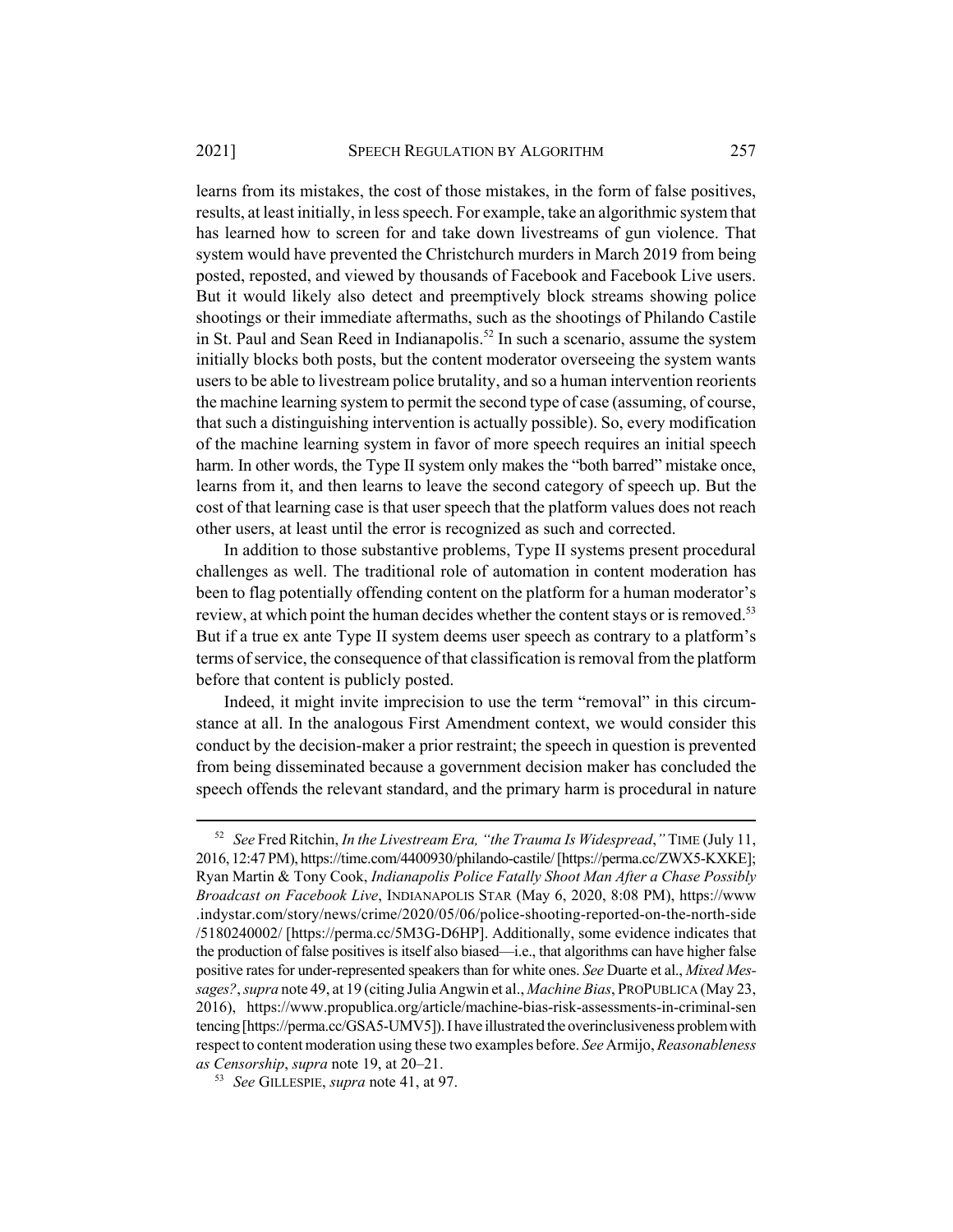because the speaker is deprived of the opportunity to argue that the decision-maker's interpretation of the standard and classification of the speech under it is wrong. We do not think of the decision-maker's post-classification action in the traditional prior restraint context as a "removal," since the speech has not been disseminated (that's what "prior" in prior restraint means—prior to dissemination of the speech in question). Likewise here, the algorithm has prevented the speech from reaching the platform at all, not "removed" it once it has been posted and classified as offending. Removal is an *ex post* intervention by a speech regulator, not an *ex ante* one.

In fact, if one puts aside the state action question and focuses solely on the harm to speech under each system, this form of digital prior restraint is even worse for the speaker than the conventional one; in the latter example, at least a speaker in most cases knows their speech is being restrained. In an ex ante Type II system, by contrast, the restriction happens behind the speaker's screen, so absent some operational constraint rule requiring notice, they may not know their speech is being restricted at all.<sup>54</sup> Additionally, unlike in a conventional prior restraint system, where the party imposing the classification is (at least nominally) applying some standard for harmful speech promulgated by another party, here the platform has the sole authority to decide both (1) what constitutes a violation, and (2) the manner by which violations are penalized and their implementation.<sup>55</sup>

And all these procedural problems are compounded by the fact that a computational decision-maker is good at explaining *how* it makes decisions, but not *why*. As AI theorist Michael Wooldridge writes, "one feature of the current wave of AI systems is that they are black boxes: they cannot *explain* or *rationalize* the decisions they make in the way that a person can."<sup>56</sup> Embedded throughout free speech doctrine, as well as the emerging commentary around Type II social media content moderation and decision-making more generally,<sup>57</sup> is a user's right to explanation—social media

<sup>&</sup>lt;sup>54</sup> The digital prior restraint problem is also spreading further down the Internet protocol stack, from the application level to the Internet access level. See Mark Lemley, *The Splinternet*, 70 DUKE L.J. 1297, 1315–16 (2021), stating:

There are increasing moves by companies and internet service providers ("ISPs") to filter malicious sites at the domain-name system ("DNS") level so that they are never accessible at all, even on your server system. Not that you just don't see them on your device. Your corporate server never sees them either. The DNS routing system pretends that site on the internet simply doesn't exist. If you try to send a message to it, you will not get a response.

<sup>55</sup> *See, e.g.*, *How Technology Detects Violations*, FACEBOOK TRANSPARENCY CTR.(June 28, 2021), https://transparency.fb.com/enforcement/detecting-violations/technology-detects-viola tions/ [https://perma.cc/5HPF-PECD] ("We remove millions of violating posts and accounts every day on the Facebook app and Instagram. Most of this happens automatically, with technology working behind the scenes to remove violating content—often before anyone sees it.").

<sup>56</sup> *See* WOOLDRIDGE, *supra* note 29, at 199 (emphasis in original).

<sup>57</sup> *See, e.g.*, Rory Van Loo, *Federal Rules of Platform Procedure*, 88 U.CHI.L.REV.829,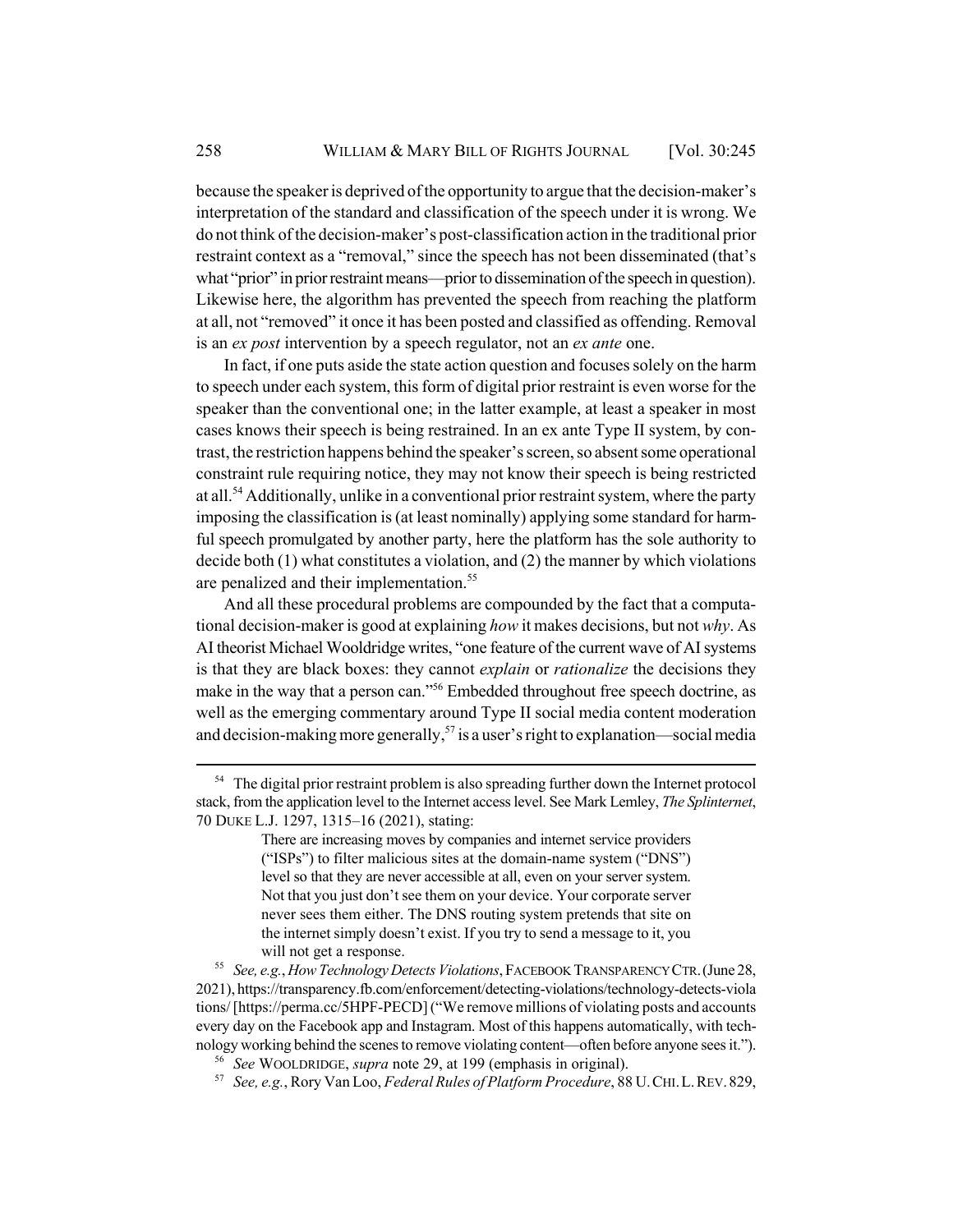platforms whose speech is banned or limited have a process-based right to understand the basis on which the platform found their content to be infringing. To the extent AI is used to effectuate those decisions, those explanations will be increasingly difficult to provide.<sup>58</sup>

### III. POSSIBLE REMEDIES FOR TYPE II PROBLEMS

# *A. Facebook's Oversight Board as Maker of Adjudicatory Policy in Type II Decisions*

The best way to mitigate against the problems inherent to Type II AI content moderation is to develop a set of obligations for platforms using the system that would remedy those problems, and to conceptualize where in the system they might be placed. I refer here to information-forcing side constraints that would necessarily cut some against the efficiency of AI, but would improve system procedure and results for users in exchange for the efficiency loss.<sup>59</sup> In the case of Facebook, the platform's Oversight Board is already developing a role for itself in fashioning these constraints.60 One of the Board's first cases involved Type II content moderation, and the Board took an information-forcing approach to try and resolve broader Type II–related challenges that the case raised. $61$ 

867–68 (2020) [Section III.B.1] (arguing that platforms should exercise their adjudicatory discretion in accordance with common law decision-making processes, which would give users the ability to "predict likely outcomes and argue their cases based on prior decisions").

<sup>58</sup> *See* Shenkman et al., *supra* note 18, at 33–34 (AI decision-making processes "are complex and non-linear, and do not necessarily 'show their work,' which makes it very difficult to understand how they operate, what features they use to make decisions, and how various decisions are weighted and why.") (citing Gabriel Eilertsen et al., *Classifying the Classifier: Dissecting the Weight Space of Neural Networks*, ARXIV (2020)).

 $59$  Thomas Nachbar has discussed side constraints, or a "rule that ignores the goals of the system on which it operates because it is in the service of some other goal," in the context of algorithmic decision-making. Thomas Nachbar, *Algorithmic Fairness,Algorithmic Discrimination*, 48 FLA. ST. L. REV. 509, 525 (2021) (citing ROBERT NOZICK, ANARCHY, STATE, AND UTOPIA 28–29 (1974)). For Nachbar, contested, open-ended concepts like fairness or transparency can only operate as side constraints to the primary goal of the computational process, that is, the problem it is designed or optimized to solve. *See id.* at 527 ("We can constrain the operation of lending algorithms in certain ways to satisfy the demands of fairness (at least the ones we can agree on) even if we can't program them to produce optimally fair outcomes without converting them into fairness algorithms instead of lending algorithms."). I do not disagree that concepts like notice and explainability are contested, but I use the concept of side constraints to illustrate how serving those values might operate in both tandem and in tension with automated content moderation processes.

<sup>60</sup> Facebook Oversight Board Charter, art. 3 §§ 1-7, https://about.fb.com/wp-content/up loads/2019/09/oversight\_board\_charter.pdf [https://perma.cc/U3VM-L3W2].

<sup>61</sup> *Case Decision 2020-004-IG-UA*, OVERSIGHT BD. (Jan. 28, 2021), https://oversight board.com/decision/IG-7THR3SI1/ [https://perma.cc/6PYE-KSSQ].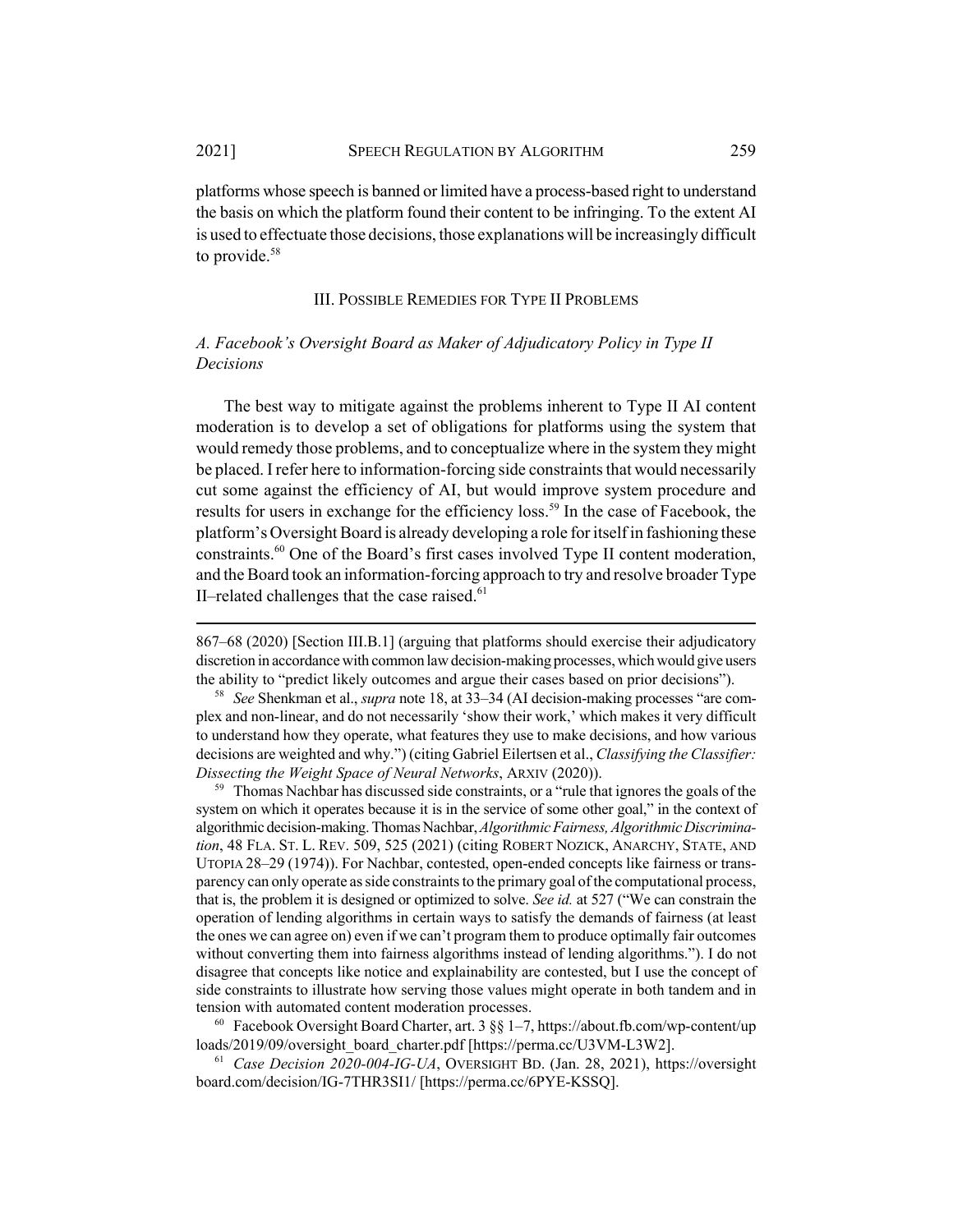The formation of Facebook's Oversight Board has been discussed in detail elsewhere.<sup>62</sup> For present purposes, the most important facet of its remit is that while the Board's decisions with respect to individual moderation decisions are binding, its recommendations with respect to policy, which are called "Policy Advisory Statements," are, as the name implies, not binding, though Facebook must respond to its recommendations within a set period of time.<sup>63</sup> It is in this latter role that the Board is attempting to develop information-forcing side constraints around AI content moderation.

In October 2020, Facebook's automated AI image screening system took down an image that included visible female nipples that was posted by a Brazilian user as part of a breast cancer awareness campaign on Instagram.<sup>64</sup> The system did so because it deemed the post in violation of the platform's Community Standard on Adult Nudity and Sexual Activity. The Board noted that "the detection and removal of this post was entirely automated."65 In the Policy Advisory Statement accompanying its opinion overruling the platform's decision, the Board stated that Facebook should "[i]nform users when automation is used to take enforcement action against their content, including accessible descriptions of what this means<sup>"66</sup>—i.e., to tell users whose content is removed by AI the "why," not just the "how." The Board said the platform should also "[i]mplement an internal audit procedure to continuously analyze a statistically representative sample of automated content removal decisions to reverse and learn from enforcement mistakes," and "[e]xpand transparency reporting to disclose data on the number of automated removal decisions per Community Standard, and the proportion of those decisions subsequently reversed following human review."67 In other words, and in response to the explainability

<sup>62</sup> *See, e.g.*, Kate Klonick, *The Facebook Oversight Board: Creating an Independent Institution to Adjudicate Online Free Expression*, 129 YALE L.J. 2418 (2020).

<sup>63</sup> *See* Facebook Oversight Board Charter, Introduction, art. 1, §§ 4, 6, art. 3, § 4, https:// about.fb.com/wp-content/uploads/2019/09/oversight\_board\_charter.pdf [https://perma.cc /PRU4-X9KN] (Board's purpose is, *inter alia*, to "issu[e] policy advisory opinions on Facebook content policies" and it will issue "policy recommendations" "specific to a case decision or upon Facebook's request," which "will be taken into consideration by Facebook to guide its future policy development."); Oversight Board Bylaws, 2.3.2, https://www.oversightboard .com/sr/governance/bylaws [https://perma.cc/3M5N-Z2HG] ("When the board chooses to issue a policy advisory statement, . . . Facebook will provide a public response regarding [same] and any follow-on action within thirty (30) days of the recommendation being received.").

<sup>64</sup> *Case Decision 2020-004-IG-UA*, OVERSIGHT BD. (Jan. 28, 2021), https://oversight board.com/decision/IG-7THR3SI1/ [https://perma.cc/9U4B-SXM8].

<sup>65</sup> *Id.*

<sup>66</sup> *Id.*

 $67$  *Id.* The audit recommendation probably does not do too much work, since what the Board has done here, albeit likely unknowingly, is simply describe the process of machine learning. Any "internal audit" data based on machine learning moderation decisions therefore likely already exists. *See supra* Part II.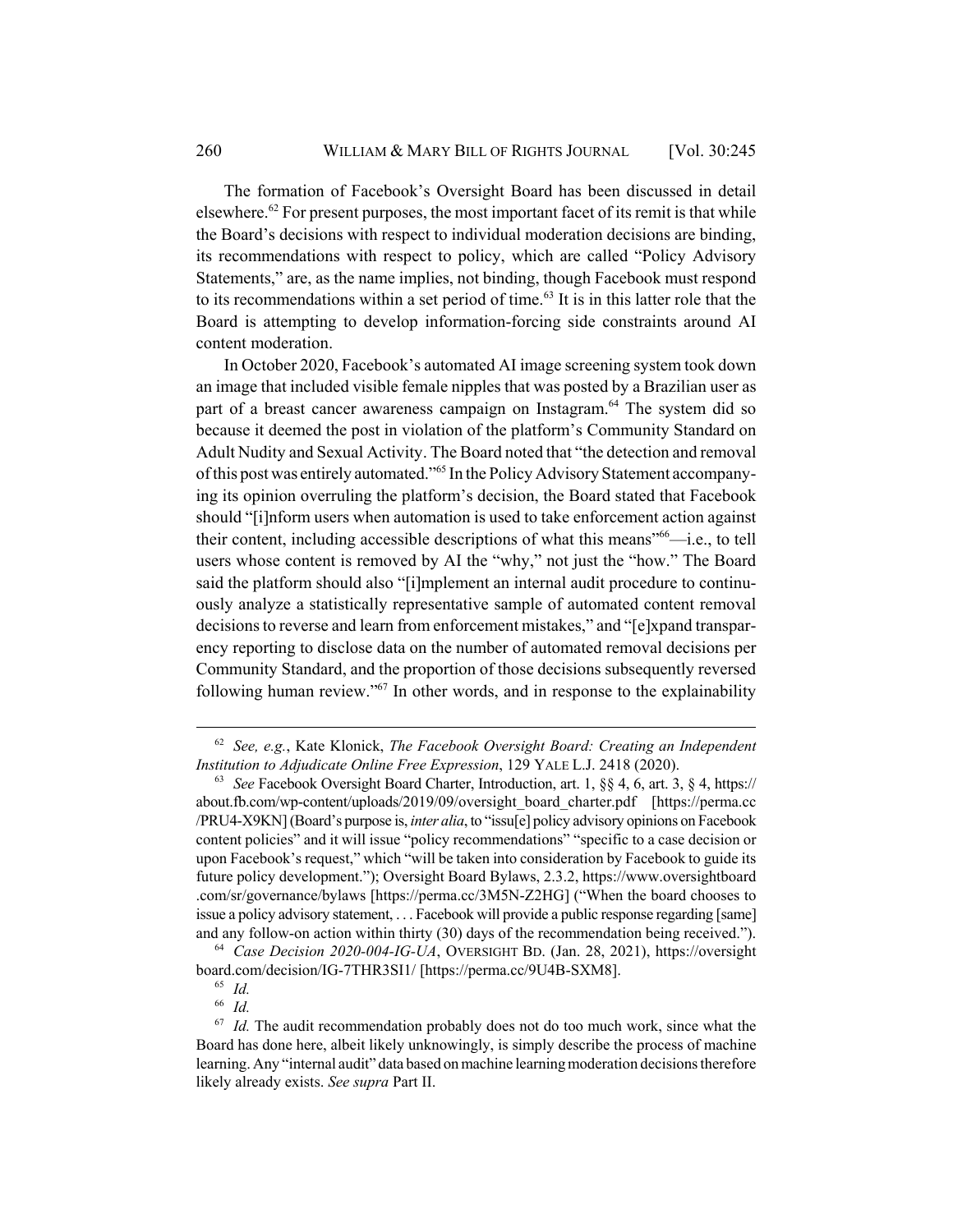issue discussed above, the Board is advising Facebook that it should give its users what adjudications literature calls "a right to a human decision,"<sup>68</sup> what my fellow Symposium contributor Margot Kaminski and other law-and-technology scholars have called "explainable AI,"<sup>69</sup> and what the European Union has begun to compel of platforms through its General Data Protection Regulation.<sup>70</sup> To repeat, Facebook does not have to adopt the Board's policy recommendations, but it must consider and respond to them; in its response to these recommendations concerning AI-based content moderation, the platform committed to "assessing the feasibility" of more transparency around automated content moderation and greater notice to users around whether their content was removed or otherwise found to violate terms of service by an algorithm rather than a human reviewer.<sup>71</sup>

The precise nature of the information-forcing side restraints that Facebook chooses or is forced though regulation to develop and implement for AI-based content moderation remains to be seen. What is notable about this colloquy between Facebook and the Oversight Board for present purposes is its direction. It moves AI content moderation further from, not toward, the ex ante Type II reality that Mark Zuckerberg asked Congress to imagine in  $2018$ .<sup>72</sup> The need for human intervention in algorithmic content moderation at several points in the decision-making model seems more pressing, not less.

### *B. The Inevitable Role of Humans in Type II Decisions*

Since some human role in speech regulation by algorithm seems inevitable, the last question for this Article to raise is where the human intervention in a Type II system might best go. Sensitivity to the scale problem likely leads at least part of the way to Mark Zuckerberg's position: there must be automated moderation at the

<sup>68</sup> *See generally* Aziz Z. Huq, *A Right to a Human Decision*, 106 VA.L.REV. 611 (2020). While citing it for the general proposition articulated in its title, I should note that Aziz Huq argues in this piece that the flaws inherent to algorithmic decision-making (or at least the resolvable flaws) call more for a right to a *better* machine learning decision than a right to require that humans decide. *See id.* at 686–88.

<sup>69</sup> *See generally* Margot E. Kaminski, *The Right to Explanation, Explained*, 34 BERKELEY TECH. L.J. 189 (2019) (discussing the need for algorithmic accountability through explainable AI).

<sup>70</sup> Council Regulation 2016/679 of Apr. 27, 2016, General Data Protection Regulation, 2016 O.J. (L 119) (algorithmic "processing [by platforms or other data holders] should be subject to suitable safeguards, which should include specific information to the data subject and the right to obtain human intervention, to express his or her point of view, to obtain an explanation of the decision reached after such assessment and to challenge the decision.").

<sup>71</sup> *Facebook's Response to the Oversight Board's First Decisions*, https://about.fb.com /wp-content/uploads/2021/02/OB\_First-Decision\_Detailed\_.pdf [https://perma.cc/H3EE -GYHE] (last visited Dec. 13, 2021).

<sup>72</sup> *See Zuckerberg Hearing*, *supra* note 1 and accompanying text.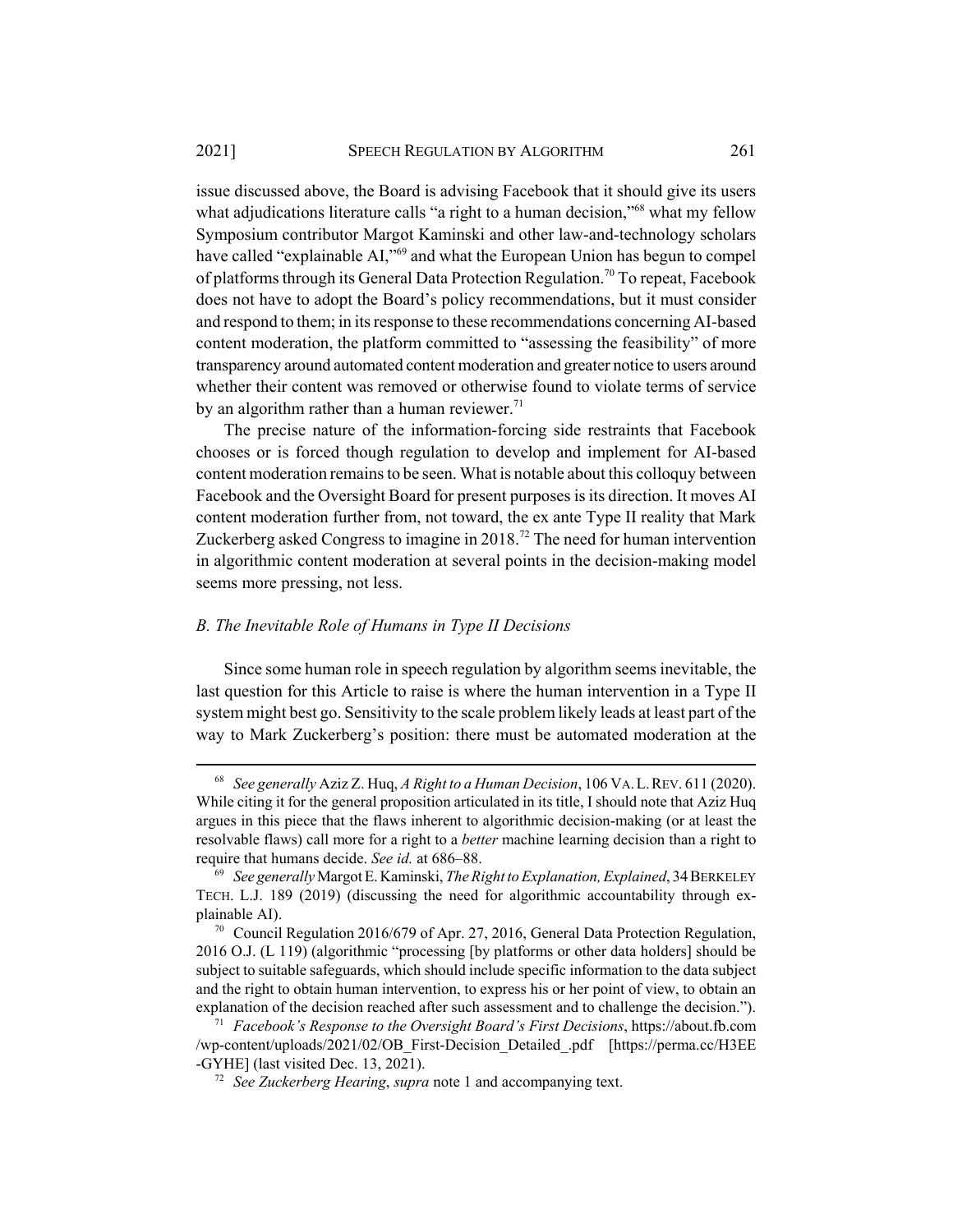front-line decision of whether a given piece of content should go up or stay up. But for a user to both understand why their content was taken down and to have a meaningful right to challenge that decision if they choose to, there needs to be human-level explainability on the front line. Whether a human or AI does the explaining, the reason for the decision must be capable of being understood by a user. This points to the need for a resolution of the "how vs. why" problem discussed above. It also calls for a side constraint that forces the system to provide the user with notice of the automated action. Without a meaningful right to notice and an explanation at the initial review level, the digital prior restraint problem is unsolvable.<sup>73</sup>

Nor does notice and a right to explanation solve the overinclusiveness problem embedded in the process of machine learning. If a human sitting in review of an automated content review decision concludes that the decision is wrong, their role in overruling the system's decision has two next steps: (1) have the content put back up, and (2) churn the false positive back into the system to prevent the same mistake from happening, both with respect to the content in question and identical content elsewhere on the platform. What they cannot do is prevent the mistake from happening in the first instance.

To be fair, human-based moderation systems are not perfect either, and mistakes can and do occur under those systems as well. False positives are the inevitable byproduct of any content moderation system, indeed any speech regulation system even First Amendment doctrine—that has the capacity to evolve. But the same scale problem that calls for a prominent role for machine learning in content moderation also multiplies the number of errors the system makes.

### **CONCLUSION**

On May 19, 2021, an article titled "Sharing Learnings About Our Image Cropping Algorithm" was posted to Twitter's Engineering Insights blog.<sup>74</sup> In the post, Rumman Chowdhury, the head of Twitter's Machine Learning, Ethics, and Algorithmic Transparency team, shared the results of an internal study concerning Twitter's image cropping algorithm, in particular how the algorithm chose points-of-focus in deciding how to crop pictures, and whether the algorithm's cropping decisions were biased depending on the gender and/or skin color of the people in the photos to be

<sup>&</sup>lt;sup>73</sup> Of course, "[e]xplainability may mean different things in different contexts," and thus "different settings may require different types of explanations" depending on the user or other stakeholder to whom the explanation is owed. *See* Shenkman et al.*, supra* note 18, at 34 (citing P. Jonathon Phillips et al., *Four Principles of Explainable Artificial Intelligence*, NAT'L INST. FOR STANDARDS & TECH. (Aug. 2020)).

<sup>74</sup> Rumman Chowdhury, *Sharing Learnings About Our Image Cropping Algorithm*, TWITTER INSIGHTS BLOG (May 19, 2021), https://blog.twitter.com/engineering/en\_us/topics /insights/2021/sharing-learnings-about-our-image-cropping-algorithm.html [https://perma .cc/PHN3-PJTK].